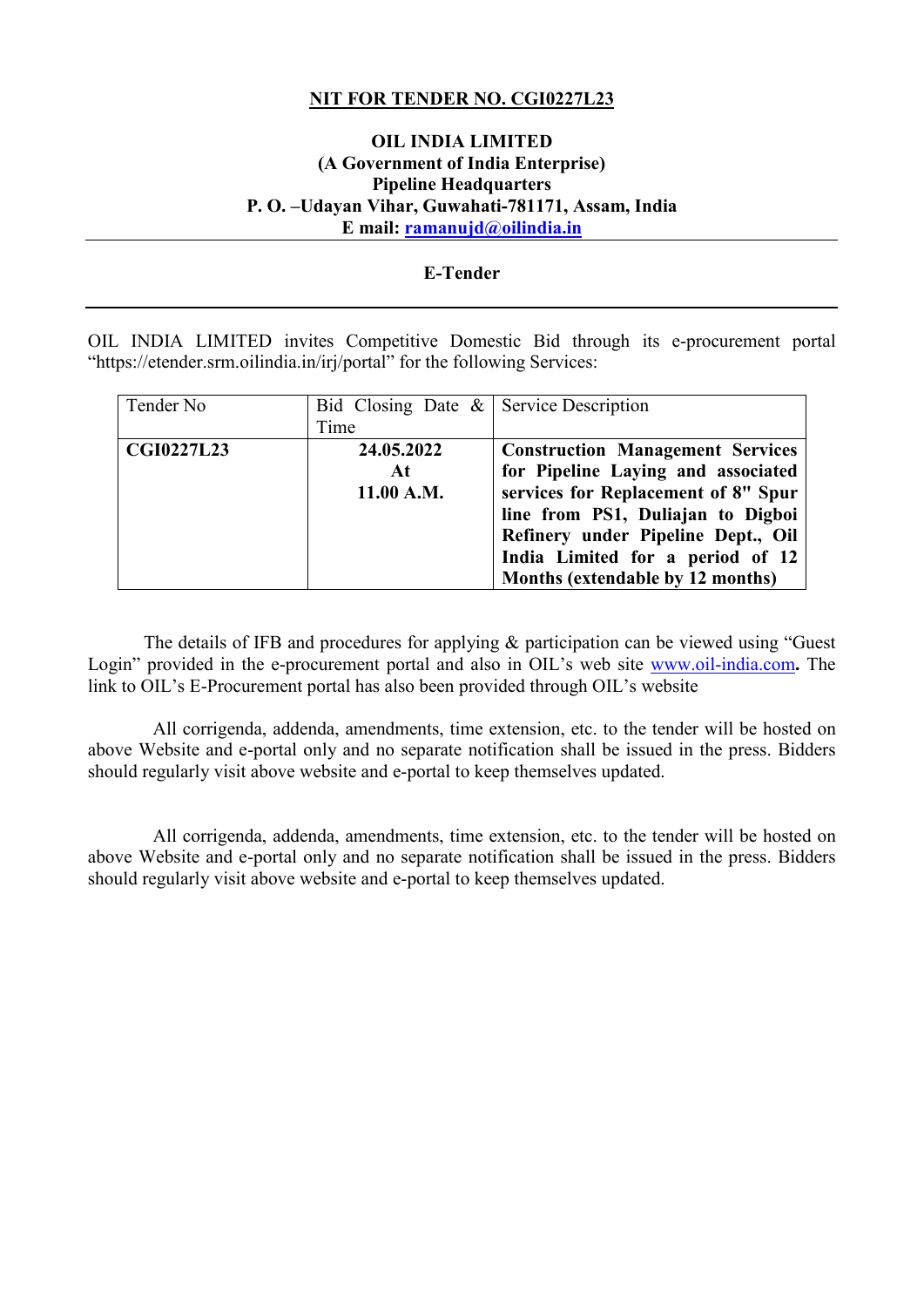# **BID REJECTION CRITERIA (BRC) / BID EVALUATION CRITERIA (BEC)**

# **1.0. BID REJECTION CRITERIA (BRC):**

The bid shall conform to the specifications and terms and conditions given in the Bidding Documents. Bids will be rejected in case material and services offered do not conform to the required parameters stipulated in the technical specifications. Notwithstanding the general conformity of the bid to the stipulated specifications, the following requirements will have to be particularly met by the Bidders without which the same will be considered as non-responsive and rejected. All the documents related to BRC shall be submitted along with the Techno-Commercial Bid.

- 1.1 All the supporting documents in compliance to BEC/BRC requirements shall be scanned and uploaded along with the technical bid. Non-submission of the documents will result in rejection of bids.
- 1.2 Any bid not complying BEC/BRC requirements shall be summarily rejected.
- 1.3 Bidders must have **PF Account** in their name issued by Regional Provident Fund Commissioner. Bidders must have **ESI Account** in their name. Documentary evidence of the same is to be submitted.
- 1.4 Deviation to the following provision of the tender document liable for rejection of Bid:
	- i. Firm price ii. EMD / Bid Bond Bid Security Declaration iii. Scope of work iv. Specifications v. Price Schedule vi. Delivery / Completion Schedule vii. Period of Validity of Bid viii. Liquidated Damages ix. Performance Bank Guarantee / Security deposit x. Guarantee of material / work xi. Arbitration / Resolution of Dispute xii. Force Majeure xiii. Applicable Laws xiv. Integrity Pact, if applicable xv. Any other condition specifically mentioned in the tender documents elsewhere that non-compliance of the clause lead to rejection of the bid.
- 1.5 Other Information /Documents: Bidders must furnish the following information with relevant documents wherever necessary:
- a) Tax Exemption Certificate, if any, if /applicable.
- b) PAN no. (photocopy of the PAN card required).
- c) GST registration No.
- d) Bank account No. with name of Bank, Type of account, Bank address.
- e) P.F. Account No. / Code.
- f) ESI registration no.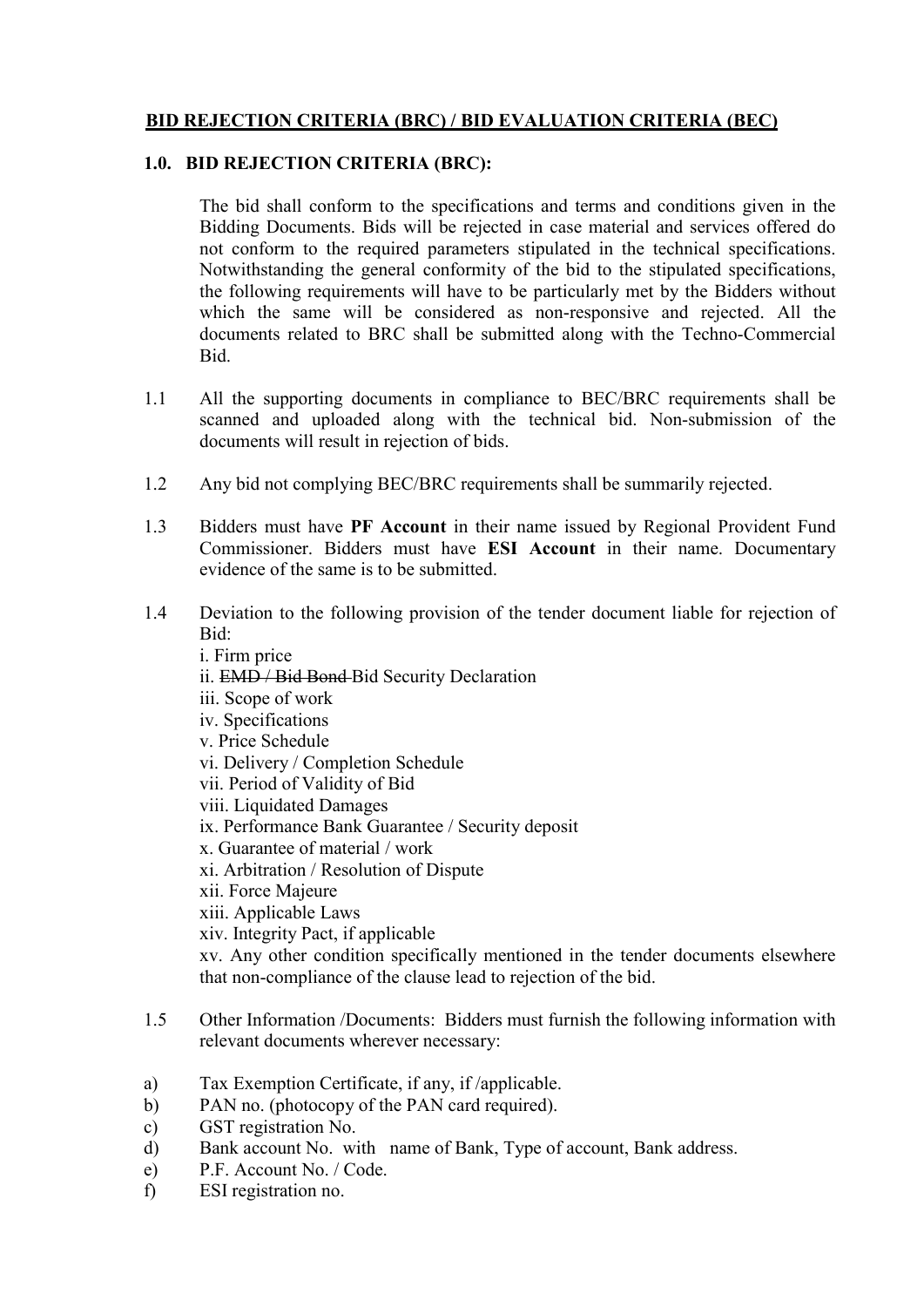- 1.6 The successful bidder /contractor shall undertake to indemnify the company against all claims which may arise under the under noted Acts during signing of the contract:
- a) The FACTORY Act 1948
- b) The Minimum Wages Act 1948
- c) The Workman's compensation Act 1923<br>d) The payment of wages Act 1963
- The payment of wages Act 1963
- e) The payment of Bonus Act 1965
- f) The Contract Labour (Regulation and Abolition) Act 1970 and the rules framed thereunder.
- g) Employees' Pension Scheme 1995.
- h) Interstate Migrant (regulation of Employment and Condition of Service) Act 1979
- i) The Employees Provident Fund and Miscellaneous Provisions Act 1952
- j) AGST Act/VAT
- k) GST Act
- 1.7 Documentary Evidence in support of sound financial standing, Bank Account Number from any Nationalized Bank and PAN card number to be submitted by bidder.

# 1.8. **COMMERCIAL:**

- 1.8.1. Bidder shall submit the offer under "**Single Stage Single Bid System"** "Technical bid" and the "Price Bid".
- 1.8.2. The Integrity Pact as per Section-V has to be submitted/uploaded by the bidder (along with the technical bid) duly signed (digitally) by the same signatory who signed the bid, i.e., who is duly authorized to sign the bid. Uploading the Integrity Pact with digital signature will be construed that all pages of the Integrity Pact has been signed by the bidder's authorized signatory who sign the Bid. A bid submitted without integrity pact will be summarily rejected.
- 1.8.3. The Technical Bid should not have any price indication.
- 1.8.4. Bidder shall upload Bid Security Declaration as referred in Relevant Section of the Bid document along with technical bid. Any bid for which bid security declaration is not received before due Date of Bid Closing will be rejected.
- 1.8.5. Validity of the bid shall be minimum **90 days**. Bids with lesser validity will be rejected.
- 1.8.6. Any bid received in the form of Telex/Cable/Fax/E-mail/ Telephone call will not be accepted.
- 1.8.7. Bidders must quote clearly and strictly in accordance with the price schedule outlined in relevant section of Bidding Documents; otherwise the bid will be rejected.
- 1.8.8. Any bid containing false statement will be rejected.
- 1.8.9. The Bid Documents are not transferable. Bids made by parties who have not purchased the Bid Documents from the Company will be rejected.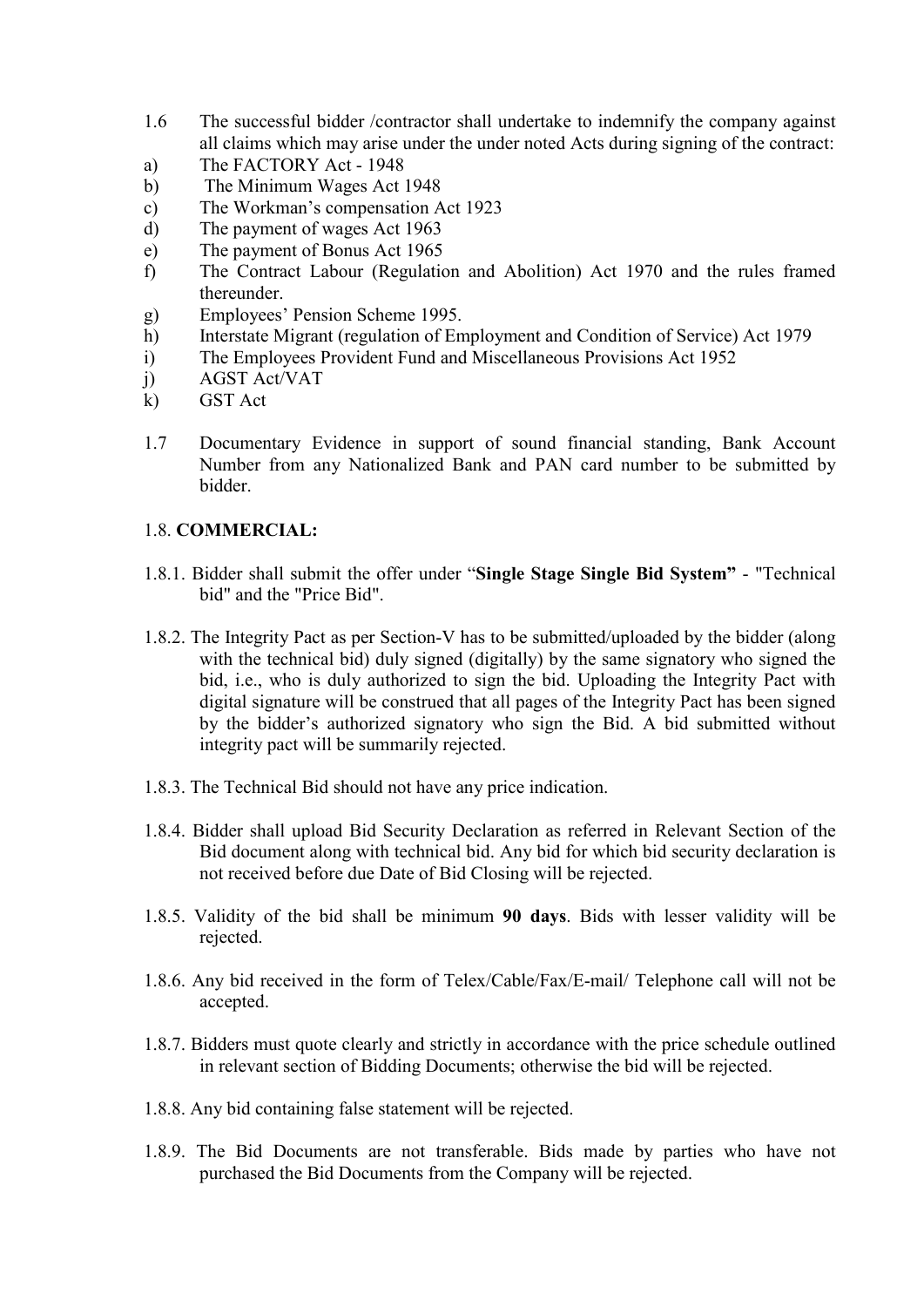- 1.8.10. Any Bid received by the Company after the deadline for submission of bids prescribed by the Company will be rejected.
- 1.8.11. Price quoted by the successful Bidder must be firm during the performance of the Contract and not subject to variation on any account. A bid submitted with an adjustable price will be treated as non-responsive and rejected.
- 1.8.12. The following Clauses with all its sub-clauses should be agreed in toto, failing which the bid will be rejected. To this effect Bidder shall submit an undertaking along with the Technical Bid.
	- a) Performance Security Clause
	- b) Force Majeure Clause
	- c) Termination Clause
	- d) Settlement of disputes Clause
	- e) Liquidated Damages Clause.
	- f) Acceptance of Jurisdiction and applicable law.
	- g) Tax liabilities clause.
	- h) Insurance clause.
	- i) With holding clause.
	- j) Liability clause.
	- k) Set off clause

# 1.9. **GENERAL:**

- 1.9.1. In case Bidder takes exception to any clause of Tender Document not covered under BEC/BRC, then the Company has the discretion to load or reject the offer on account of such exception if the Bidder does not withdraw/ modify the deviation when/as advised by the Company. The loading so done by the Company will be final and binding on the Bidders. No deviation will however, be accepted in the clauses covered under BEC/BRC.
- 1.9.2. **To ascertain the substantial responsiveness of the bid the Company reserves the right to ask the Bidder for clarification in respect of clauses covered under BEC/BRC also and such clarification fulfilling the BEC/BRC clauses must be received on or before the deadline given by the Company, failing which the offer will summarily be rejected.**
- 1.9.3. In case, any of the clauses in the BEC/BRC contradict with other clauses of Bid Document elsewhere, then the clauses in the BEC/BRC shall prevail.
- 1.9.4. Bidder shall fulfill all the relevant clauses applicable for this e-Tender.
- 1.9.5. The original copy of documents [submitted by bidders(s)] shall have to be produced by bidder(s) to OIL as and when asked for.

# 2. **BID EVALUATION CRITERIA (BEC):**

2.1. The bids conforming to the technical specifications, terms and conditions stipulated in the bid documents and considered to be responsive after subjecting to the Bid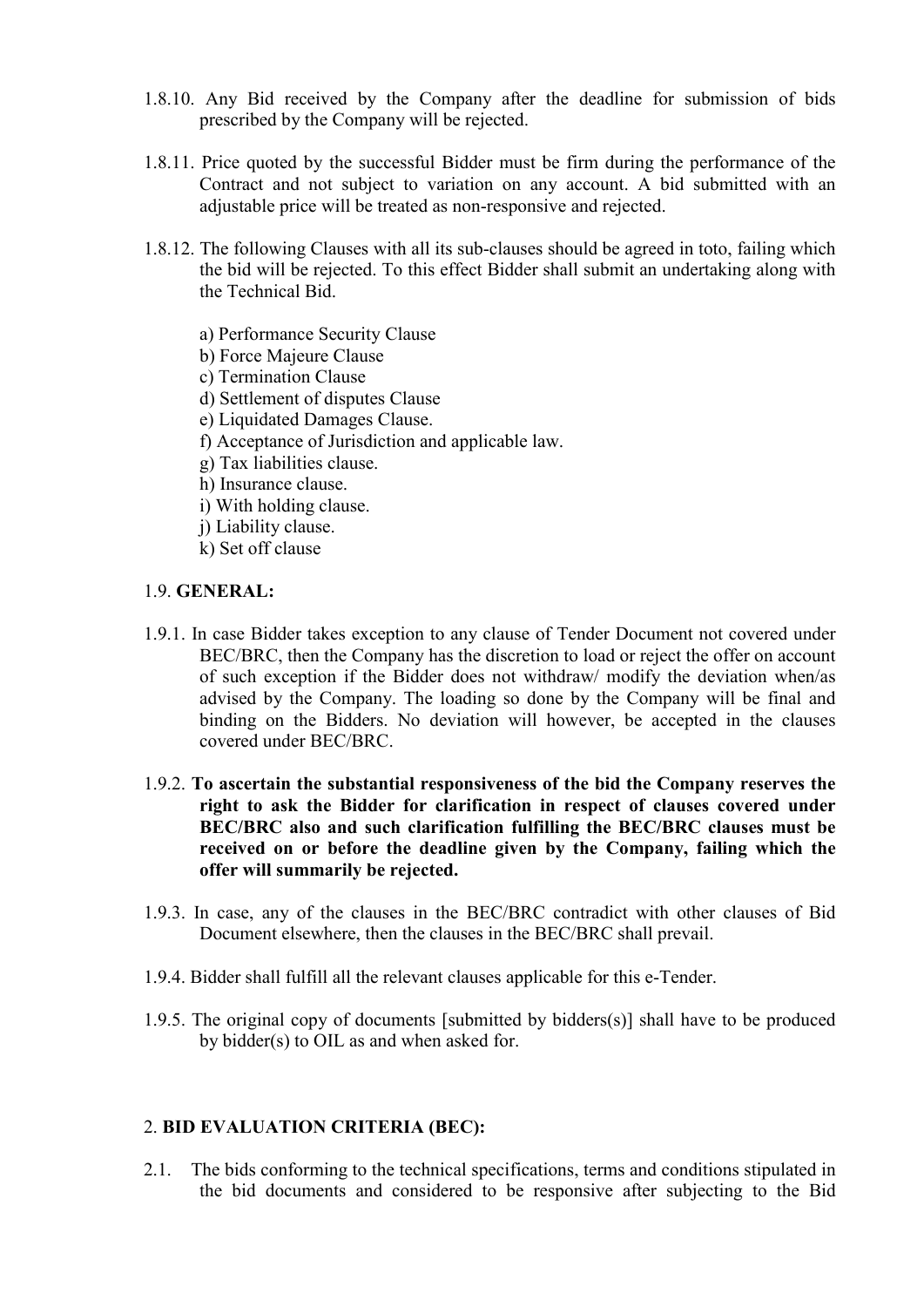Rejection Criteria will be considered for further evaluation as per the Bid Evaluation Criteria.

- 2.2. To ascertain the inter-se-ranking, the comparison of the responsive bids will be made on the basis of total amount quoted for the items of SOQ.
- 2.3. Quoted rates must be in conformity with the applicable minimum wage as applicable otherwise bid will be rejected. The original rates quoted by the bidders will not be allowed to increase under any circumstances.
- 2.4 **Original Bid closing date will be considered for evaluation of BRC criteria even in case of any extension of the original Bid Closing Date.**

\*\*\*\*\*\*\*\*\*\*\*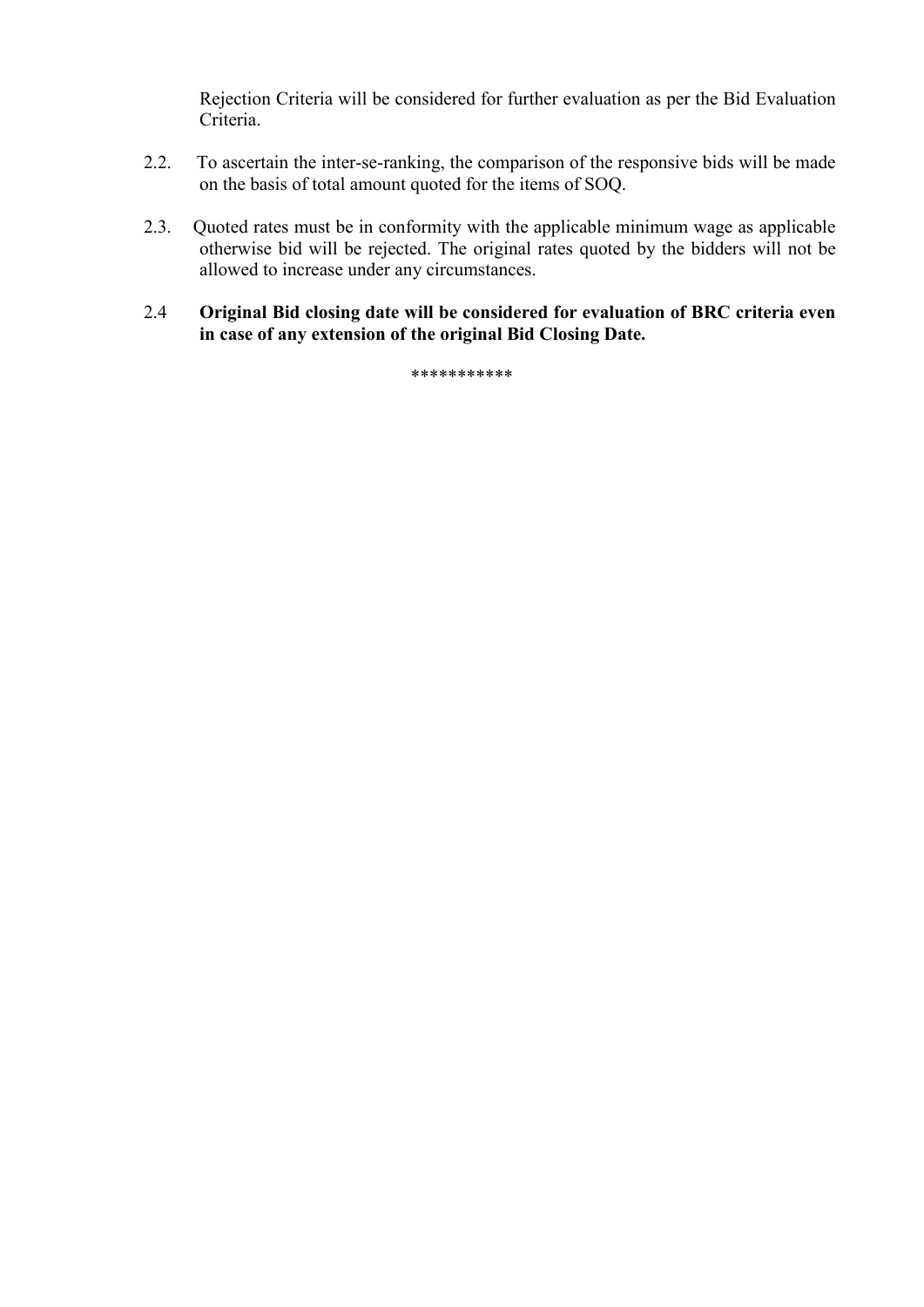# **SCOPE OF WORK, PAYMENT TERMS AND SPECIAL TERMS & CONDITIONS**

## **Terms and conditions of the contract shall include but not limited to the following:**

## **Scope of works:**

# **CONSTRUCTION MANAGEMENT SERVICES FOR PIPELINE LAYING AND ASSOCIATED SERVICES FOR REPLACEMENT OF 8" SPUR LINE FROM PS1, DULIAJAN TO DIGBOI REFINERY UNDER PIPELINE DEPT., OIL INDIA LIMITED FOR A PERIOD OF 12 MONTHS (EXTENDABLE BY 12 MONTHS)**

## **SCOPE OF WORK**

OIL is operating 200 NB (8 Inch diameter), 35 Km long buried Crude Oil spur line from Pump Station - 1, Duliajan to Digboi Refinery with one intermediate pigging station and a receipt terminal at Digboi Refinery since 1958. This pipeline is routed through a pipeline corridor along with other oil  $\&$  gas flow lines, mostly along Digboi – Duliajan road. Now, the company is replacing this pipeline with new one, complying to required statutory norms. One OFC duct with cable will be laid in the same pipeline trench. Construction of some portion of the pipeline has been completed and remaining portion mostly under Forest jurisdiction will be started shortly.

Being a replacement project, OIL has carried out major portion of engineering and procurement for the project of its own. However, for Construction Supervision and Quality Control of the pipeline laying and associated activities, OIL intend to hire services for Construction Management.

In Forest portion, pipeline laying works may be carried out by contractor directly engaged by OIL or by other contractor engaged by other organization on behalf of OIL. In some portion, 8-inch crude oil pipeline & OFC may be laid in the same trench with other hydrocarbon pipeline (to be newly laid). Construction supervision of OIL's pipeline system will only be in the scope of this contract.

#### **(A) BRIEF SCOPE OF WORK**

As a *Construction Management Service Provider* for the job, the agency shall act as an extension of the Owner, always keeping in view Owner's interests and advising/guiding the Owner on all important matters and ensure that the project is completed within specified cost and time with quality deliverables.

The route of the pipeline is mostly along Duliajan-Digboi Road with certain detour portions at Duliajan, Bhadoi and Digboi area. Total length of the pipeline will be approximately 37.5 km. 3 LPE coated API 5LX46 grade line pipes have already been procured. Pipeline will be laid underground, complying to OISD 141 standard and following industry best practices. OFC duct with cable will be laid in the same trench of the pipeline. Installation of temporary Cathodic protection is in the scope of pipeline laying contractor. Route survey for the entire pipeline route has already been carried out. Part of pipeline laying under the project has been completed.

The scope of work of the *Construction Management Service Provider* is broadly defined under the following heads however the list is not exclusive/exhaustive. The service provider shall also be required to do the works not envisaged herein and specifically mentioned below, but otherwise required for overall completion of the project as Construction Manager, within the quoted price/awarded value of work to the Construction Management Service.

- a) Initial Site visit
- b) Review of owner's data (technical documents, survey reports, reports related to already executed works etc.)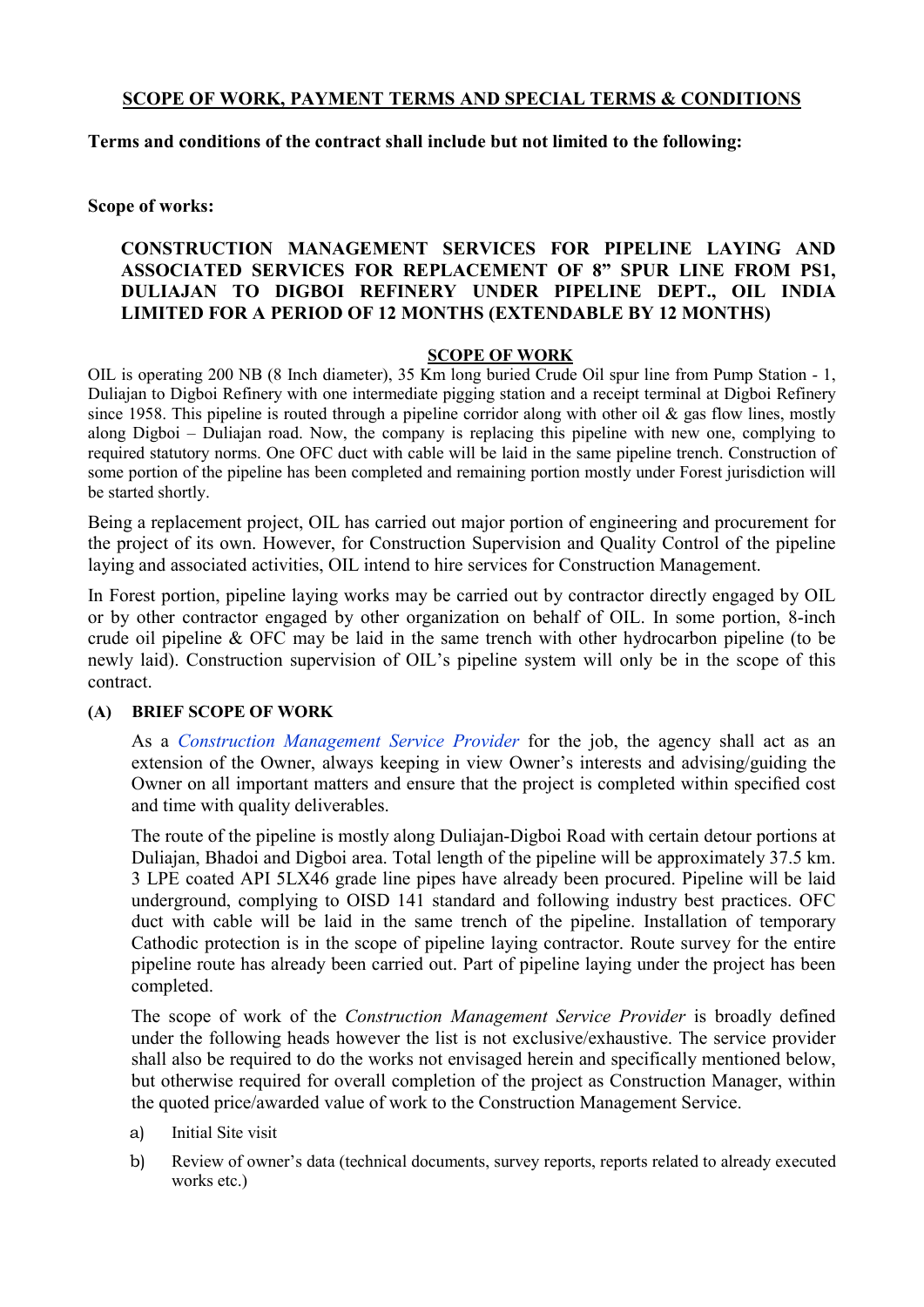- c) Preparation of drawings and Project Document Index, as required
- d) Design and engineering of minor works related to Pipeline laying and Civil & Structural works
- e) Planning of detailed activities and Scheduling
- f) Liaison for Permissions from authorities as per site requirements
- g) Preparation of item wise cost estimate, as required
- h) Preparation of Specifications, Work Procedure, SOP, Quality document (QA/QC)

i) Procurement, Inspection and Expediting of Materials.

j) Materials Management

k) Construction Management and Supervision

l) Construction Risk Analysis and formulation of mitigation plan

- m) Establish Quality Management System and ensure Quality control as per approved Quality Assurance plan
- n) Information management related to construction
- o) Health & Safety Management System complying with Statutory, Regulatory and National & International Standards.
- p) Measurement, Certification and forwarding the vendors bills to Owner within stipulated time
- q) Review and approval of 'As Built Documents/Drawings'.

r)Lodging of Insurance claims and realization of the same

s) Maintaining Hindrance Register

t) Performance evaluation of Vendor  $(s)$  Contractor  $(s)$ 

- u) Pre-commissioning and Commissioning of Pipeline system
- v) Pipeline laying contract close-out
- w) Assistance to client to resolve disputes

The Construction Management agency shall work with the aim to complete the Pipeline laying & commissioning works on or before the schedule, within the stipulated cost and shall follow all relevant & applicable international/national codes and standards.

# **(B) DETAIL SCOPE OF WORK**

# **1.0 Site Visit**

- a) Construction Management agency shall carryout site visits of ROW, Pump Station, Terminal and Repeater station with Owner's personnel for assessing the ROW condition and corelate/supplement the same with the data made available by the owner to have a correct assessment of the ROW, infrastructure availability, approach roads for movement of men, material and heavy equipment to the site and other details as required. No separate ROW survey either by the Construction Management agency or owner is envisaged.
- b) All expenses of the Construction Management agency including transportation, accommodation of Agency's personnel shall be to Agency's account.

# **2.0 Review of Data and Initial Studies**

- a) Review the owner's data and documents (ROW/ROU Data, GIS Data, survey reports etc.) with regards to the pipeline system.
- b) Review the Pipeline Alignment Sheets
- c) All pipeline laying documents in regards to pipeline laying works already completed.

# **3.0 Preparation of drawings and Project Document Index, as required**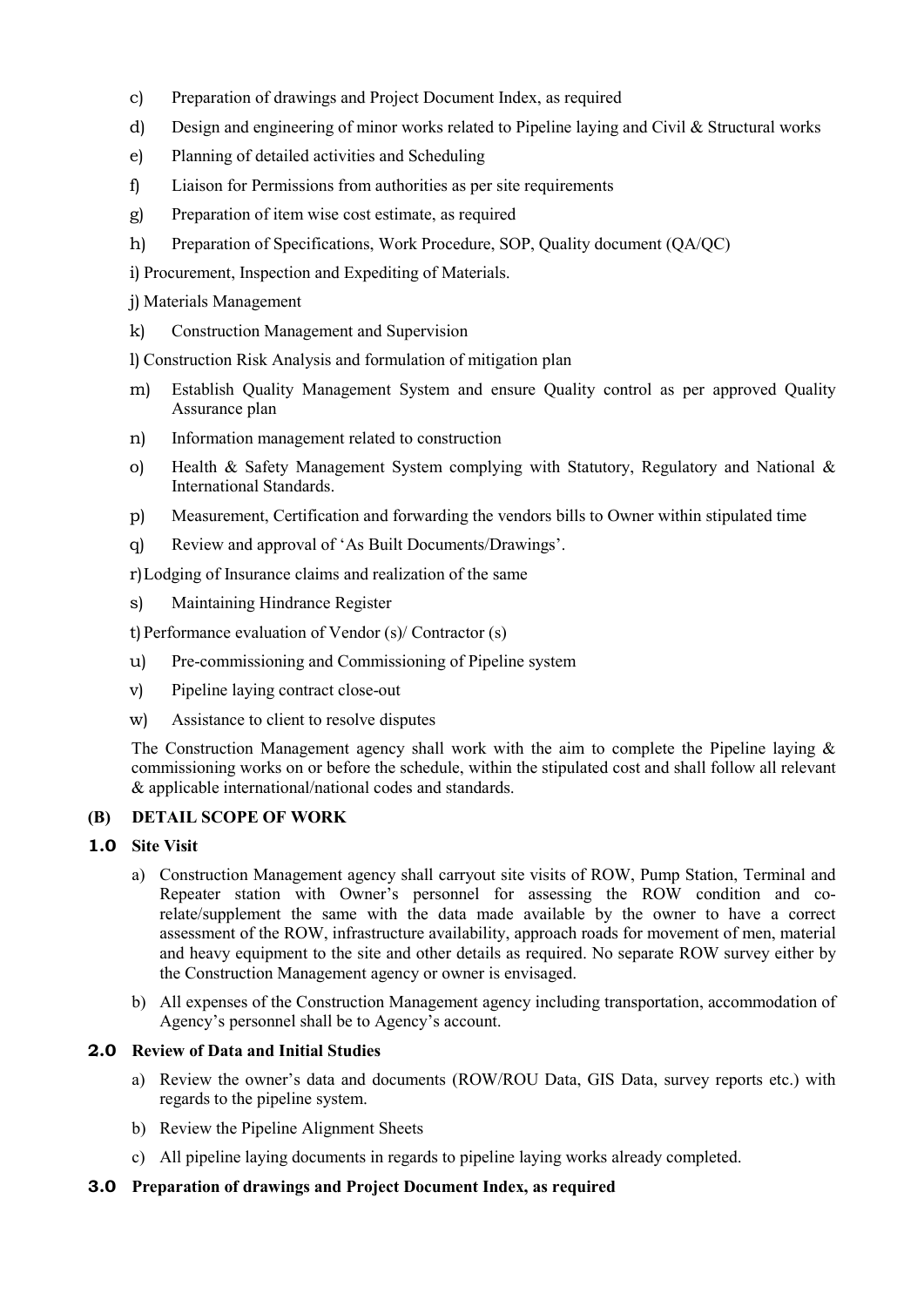The Construction Manager shall develop field drawings and documents as required and generate necessary indexing.

## **4.0 Design and engineering**

Design and engineering for the Pipeline Laying has been carried out by OIL. Construction Manager shall carry out some other minor design requirements as per site necessity. No extra cost shall be charged to OIL for such design.

## **5.0 Planning of detailed activities and Scheduling**

As a CONSTRUCTION MANAGER for the job, the agency shall act as an extension of the Owner, always keeping in view the Owner's interests and advising/guiding the Owner on all important matters and ensure that the project is completed within specified cost and time with quality deliverables.

The CONSTRUCTION MANAGER shall be completely responsible for preparing construction plans and schedules in line with the Overall Construction Schedule provided by the owner. Construction Manager shall evaluate Contractor's resource requirement for each activity and monitor actual deployment in field.

Construction Manager shall prepare schedule for bought out materials by the contractor for timely delivery at site and monitor actual status.

Construction Manager shall generate weekly and monthly Construction Progress statistics in percentage basis considering various major activities to be executed under the Pipeline Construction and Laying tender and assigning suitable weightage.

## **6.0 Permissions from Authorities**

- a) Reviews of approvals obtained by the owner from various external Authorities and conforming necessary compliance as required by the relevant approval.
- b) Construction Manager shall interact with locals/ villagers/ Gram Panchayats for obtaining necessary permissions (if any) during physical execution. However, local issues arising during the execution of job by the Works Contractor (viz. damage to village roads/ crop damage outside RoW etc), shall be the responsibility of Works Contractor and CONSTRUCTION MANAGER shall ensure that the job progress is not hampered.
- c) Provide technical support, data & drawings that are required to highlight design, specification and drawings to be submitted to the concerned authorities.

# **7.0 Cost Estimation**

For any extra/ supplementary item requirement not mentioned in the Pipeline Laying tender, Construction Manager shall

- a) Prepare cost estimate and submit to owner, including basis for cost estimate
- b) This cost estimate shall include all factors of major cost significance and shall be complete with necessary documentation to support the cost estimate.
- c) Preparation of accurate estimates in time (based on past data/ CPWD basis/ local state Schedule of Rate / Market rate Analysis)/ Oerheads for procurement items and works is an important activity in Cost Estimation.

#### **8.0 Work procedures, Specifications, Drawings & Standards, Quality document (QA/QC)**

The CONSTRUCTION MANAGER shall establish and submit to Owner, work procedures, SOPs, standards and codes in line with National/International standard for all major and critical activities of Pipeline Laying and associated activities covering required HSE aspects.

The Construction Manager shall

- a) Establish Quality Plan, QC procedures/table for activities involved in the scope.
- b) Establish a Quality Plan for bought out items for acceptance levels of project.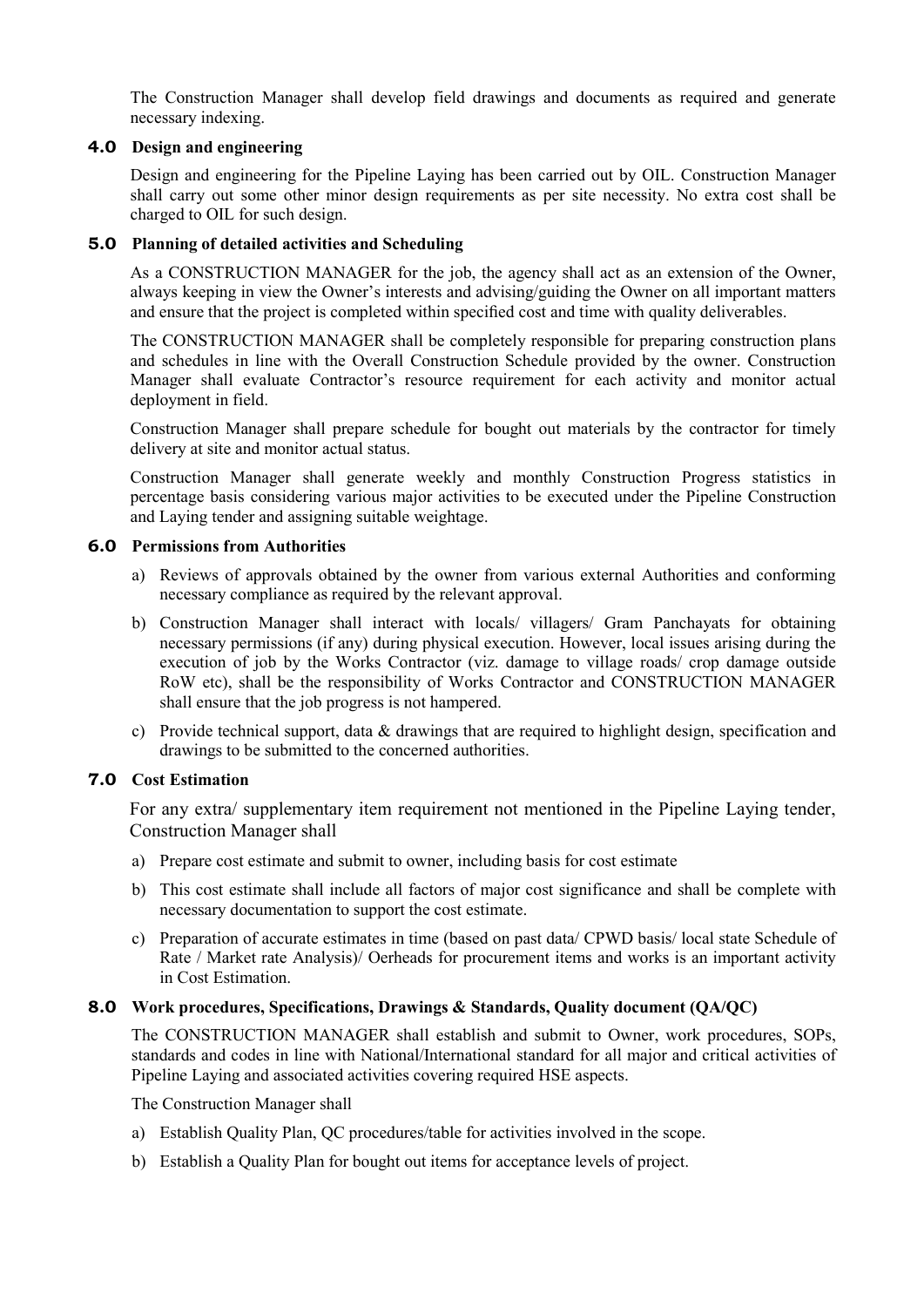c) Establish final acceptance level. Define acceptance criteria before taking over the pipeline system from Works contractor.

The Construction Manager shall generate necessary formats for checklist, documentation and records as per standard documentation practice adopted by the industry.

The Construction Manager shall review and grant approval of design/drawings/ documents for material supply and work execution as submitted by vendors/ contractors/ suppliers.

#### **9.0 Procurement, inspection and expediting of Materials**

The CONSTRUCTION MANAGER shall rigorously monitor purchase of bought out materials as required for execution of the works contract. Construction Manager shall adequately guide the contractor regarding material specifications, sources for purchase, quality assurance plans, inspections etc.

The Construction Manager shall carry out necessary inspection of bought out materials related to works contracts at Factory and Site as per instruction of owner.

For bought out items, the Construction Manager shall rigorously monitor manufacturing status to ensure timely delivery of materials at site.

For any additional material requirement outside the present scope of Pipeline Laying contract, the Construction Manager shall assist client/ vendor for purchasing the same.

#### **10.0 Materials Management**

The Construction Manager, on behalf of the Owner, shall issue Free Issue Materials to the Contractor. All necessary documentation till final reconciliation shall be carried out by the Construction Manager.

For bought out materials by Contractor, the Construction Manager shall Inspect incoming materials for quality, quantity, test certificates, other documents and records. Necessary Inspection Reports shall be generated, reviewed and approved.

The Construction Manager shall receive unused material returned by the contractors and hand over the same to the owner along with reconciled statement, Inspection Certificates and documents.

#### **11.0 Construction Management and Supervision**

- (i) Review contractor's resources, procurement schedules and construction schedules
- (ii) Prepare and implement all necessary procedures to ensure compliance to HSE norms for safety of personnel working in field activities /field inspection /testing. Also ensure that all precautions and safety measures required to be adopted while working in RoW having live hydrocarbon pipelines are fully adhered to.
- (iii) Ensure adherence to established work procedures/specification
- (iv) Ensure all personnel working adjacent to live pipelines are fully aware of the various safety hazards.
- (v) Deploy necessary expert manpower at site for Overall Management, HSE, Quality Control, Planning & Co-ordination, Material Management etc.
- (vi) Carryout supervision activities based on the established work procedures.
- (vii) Inspect & supervise the work as per established Quality Assurance Plan and check conformity as per the established Quality Control standard. CONSTRUCTION MANAGER shall certify the same through formats.
- (viii) Carryout progress measurement, scrutiny, works certification of contractor's bills for payments. CONSTRUCTION MANAGER shall forward duly certified bills to OIL for payment without undue delay.
- (ix) Organize Meetings with Stakeholders as required for Construction Management.
- (x) Review and certify as built drawings to be prepared by respective Work Contractors.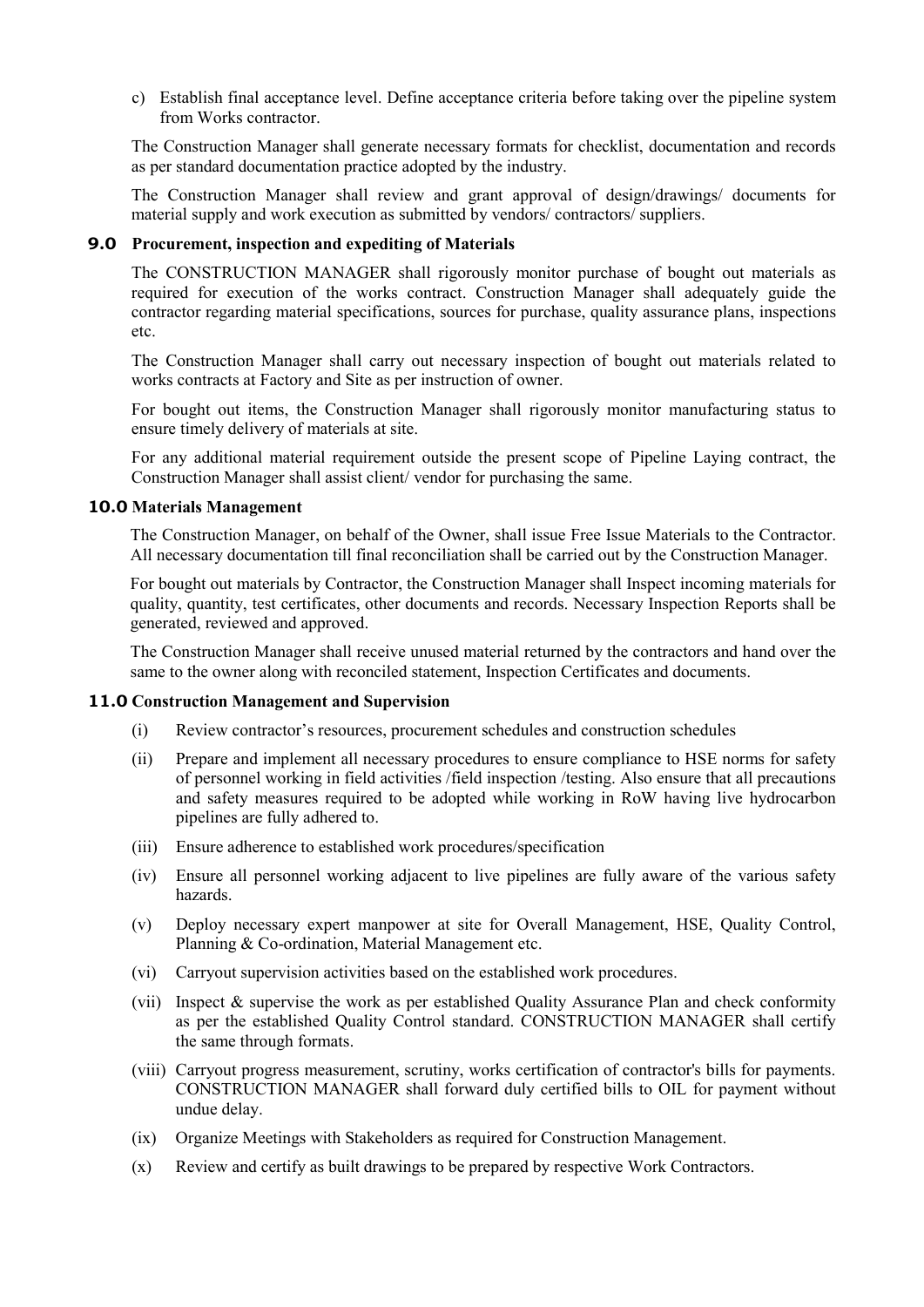- (xi) Requirement of Deviations, extra items/ work, time extension if any, of the Works contractors shall be analyzed and the recommendations shall be forwarded to Owner for approval.
- (xii) Process recoveries from Works Contractor(s) for issue of Owners materials, hire charges, rents and taxes etc. as per provision of the contracts.
- (xiii) Initiate action for arranging services of vendor's specialists if required during the execution of the Works Contract.
- (xiv) Monitoring of Works contractor's logistics for material delivery & Storage etc. and ensure mobilization of additional resources by Works Contractor without any cost implication to make-up for any slippage.
- (xv) CONSTRUCTION MANAGER shall regularly monitor compliance of all Acts and regulations (viz. Factories Act, Mines Act, Minimum Wages Act, Workmen's Compensation Act, Payment of Wages Act, Payment of Bonus Act, Contract Labour Act, EPS, EPF, Workmen Insurance, Labour Clearance etc.) by the Works Contractors. Construction Manager, on behalf of owner, shall carry out all necessary verification/ inspection and shall maintain documentation, as required.
- (xvi) Construction Manager shall be responsible for resolution and submission of recommendations with analysis on extra claims/ disputes/ arbitration cases raised by the contractors/ vendors. Final acceptance/ settlement shall be taken care of by Owner.

For the period up to 12 (Twelve) months after the completion of the project, the CONSTRUCTION MANAGER shall provide such assistance from his Home Office at no extra cost to Owner. In case any visit is to be undertaken by CONSTRUCTION MANAGER's personnel related to such services, travel related expenses shall be reimbursed by Owner at actual.

However, in case Owner desires any such services from CONSTRUCTION MANAGEMENT SERVICE PROVIDER beyond 12 months after contract completion, CONSTRUCTION MANAGER shall provide the same on per-diem rate reimbursable basis, wherein if any travel is required travel related expenses shall be reimbursed by Owner at actual.

- (xvii) All Boarding, lodging, transportation, Resident/Site/camp office, office infrastructure, required by the CONSTRUCTION MANAGER for execution of the job shall in Construction Management Agency's scope. If Owner provides such spare facilities, rent will be charged as per established norms of Owner.
- (xviii)Resident Construction Manager (RCM) shall be responsible for all the activities related to work at site including assistance to Owner for liaison with local authorities.
- (xix) Construction Manager shall generate Daily, Weekly and Monthly Progress Reports, monthly HSE reports, material reconciliation report etc. as required for Construction Management.

#### **12.0 Construction Risk Analysis and formulation of mitigation plan**

Construction Manager shall prepare a Risk Management plan along with Risk Register for Construction, Pre-commissioning and Commissioning activities and detailed Risk Analysis (Qualitative as well as Quantitative). Construction Manager shall formulate suitable mitigation plan and integrate the same with Owner's existing Disaster Management Plan.

#### **13.0 Quality Management System and ensuring Quality control**

Construction Manager, on behalf of owner, shall carry out all quality control and management for the pipeline construction and associated services including purchase of bought out materials, consumables etc. by the contractor. All necessary work procedures and purchase specifications (for bought out materials) are to be established as per the Tender document for Pipeline Laying Tender for the subject job conforming to National and International standards in practice.

Construction Manager shall review and approve above work procedures and specifications.

Construction Manager shall ensure compliance of the work procedures and specification during execution.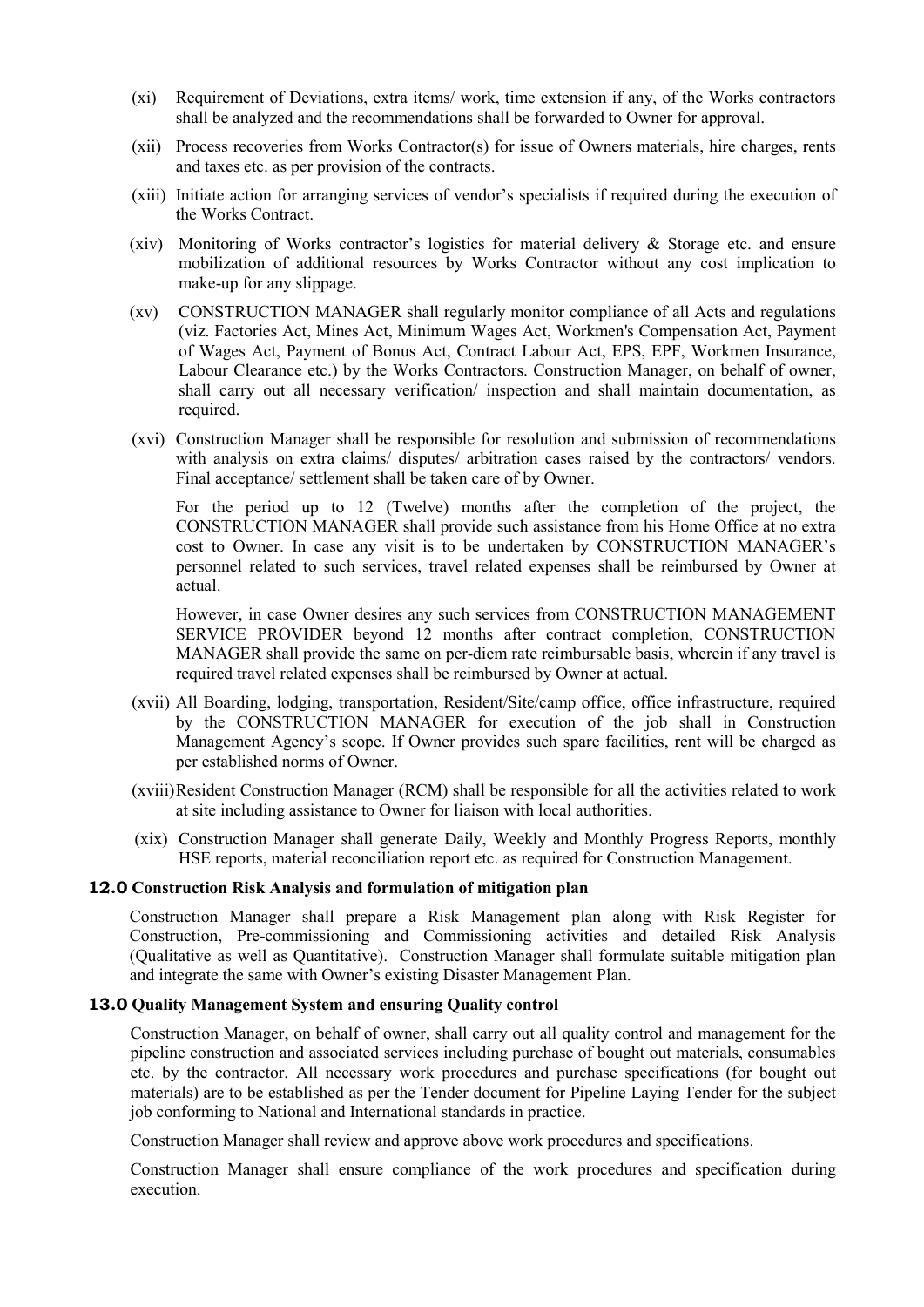Construction Manager shall ensure compliance of calibration requirement of all testing and measuring equipment.

Construction Manager shall ensure documentation as per approved formats and approved all accepted documents.

#### **14.0 Information management related to construction**

- i) Construction Manager shall prepare monthly progress reports for the project and provide all assistance to the Owner for preparing-MIS reports required by the Owner for submission to concerned authorities/ Ministry Monitoring cell. Submission of all documents, reports, presentations, queries from Ministry needs to be prepared and submitted on time.
- **ii)** Construction Manager shall generate Daily, Weekly and Monthly Progress Reports, material reconciliation report etc. as required for Construction Management. As a minimum the following information shall be available in the monthly report

a)Project status report

b) Progress on Procurement of bought out materials

c)Progress on Construction work

- d) Status of Quality reporting
- e)HSE report

f) Status of pending activities along with action plan

- iii) Attendance of CONSTRUCTION MANAGEMENT AGENCY's Manpower shall be recorded and routed through Owner's Engineer in Charge/ Authorized personnel and certified by Resident Construction Manager.
- iv) Preparation of a look-ahead model/ catch-up plan for the project from time to time and ensure mobilization of adequate resources.
- v) Highlight pitfalls, if any, caused by the Vendors/ Contractors / any agency hindering execution of the project,
- vi) Identifying the root causes of the problems/ shortcomings encountered in material delivery and Construction activities.
- vii) Prepare contract close out report, including performance report of contractor (s).
- viii) Apart from the above deliverables, CONSTRUCTION MANAGEMENT AGENCY shall be required to submit other documents in the form of reports, as deemed necessary for successful and timely project implementation.

#### **15.0 Management of Health & Safety Management System**

It is Owner's objective and policy to ensure that potential health and safety factors and environmental effects are assessed for all products, project activities and acquisitions. For projects this is implemented by staged audits of health, safety and environmental aspects from concept stage to completion in order to determine any shortcomings or noncompliance.

The specific requirement includes the following:

#### **15.1 Safety Review**

A formal safety review shall be carried out periodically by Owner and CONSTRUCTION MANAGER, integrated across various activities. Owner's review team shall require data, input from key personnel from contractors and access to all locations being used by contractor (s). CONSTRUCTION MANAGER shall make all necessary arrangements for such reviews as required by Owner and shall ensure that contractors make available such data, personnel and locations as required. CONSTRUCTION MANAGER shall ensure that all recommendations and findings from safety reviews are implemented by contractors in a timely manner.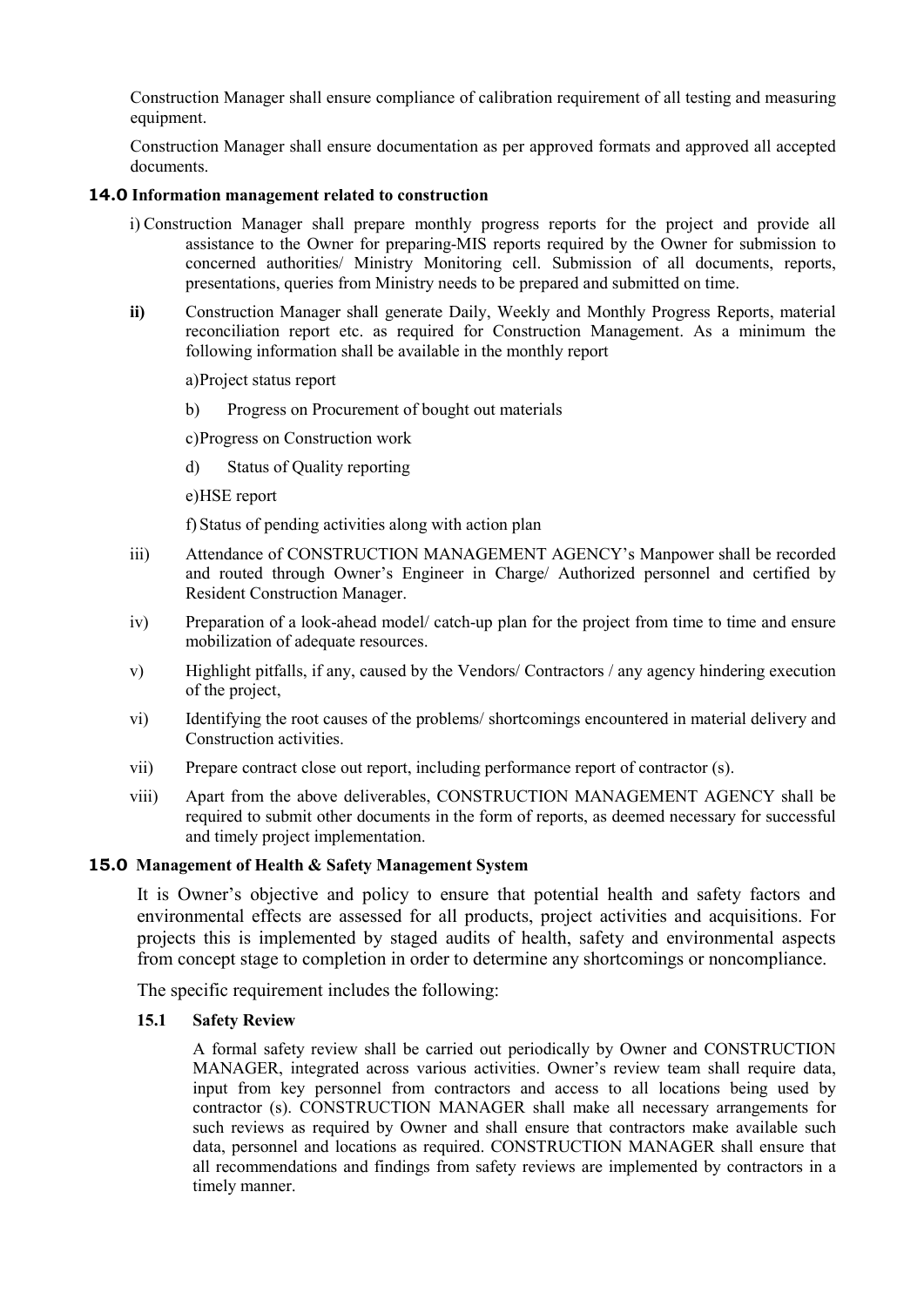## **15.2 Environmental Impact Assessment (EIA) and Group Risk Assessment (GRA)**

Owner has carried out EIA study for the proposed Pipeline Construction and laying work through competent service provider. CONSTRUCTION MANAGER shall conduct GROUP RISK ANALYSIS (GRA) for critical activities related to pipeline construction activity adjacent to live pipelines and ensure that all recommendations resulting from the EIA/GRA studies related to construction activities, on approval by owner, are implementation by contractor. CONSTRUCTION MANAGER shall provide scrap disposal management system in line with State/ Central PCB norms and ensure strict compliance by contractor/ subcontractor. The purpose of this is to prevent any accidents, incidents or events that could result in degradation/deterioration of the environment.

## **15.3 Health, Site Safety and Security**

CONSTRUCTION MANAGER shall be responsible, on behalf of owner for ensuring a high standard of occupational health and site safety management and for ensuring the requirements for health, safety and security to be maintained by contractors, subcontractors and other personnel working at site. CONSTRUCTION MANAGER shall ensure compliance of the safety requirement by the contractors.

The purpose of these safety requirements shall be to prevent any accidents, incidents or events that could result in injury or fatality to personnel and/or damage or destruction to property, equipment and material of contractors, subcontractors or CONSTRUCTION MANAGER, owner or third parties. The requirements shall be intended to supplement any Statutory Authority/State/Municipal/local or other regulations applicable to the site, which CONSTRUCTION MANAGER shall be obliged to enforce on behalf of Owner. CONSTRUCTION MANAGER shall agree with Owner's representative at site for any variation in these requirements. CONSTRUCTION MANAGER shall monitor reports and ensure that the above requirements are fully adhered.

## **15.4 Site Safety Organization**

CONSTRUCTION MANAGER shall appoint a Safety Engineer, whose responsibility is to monitor all safety activities on the job and report the findings. The Safety Engineer shall make safety inspections of the job site. The inspections should be made jointly with the Safety officer/ In-charge of the contractors responsible for ongoing work in the areas to be inspected. Any infractions or poor safety practices uncovered by these inspections shall be promptly corrected. Safety requirements shall be enforced on all the contractors and subcontractors.

#### **15.5 Site Safety Planning**

Prior to start of site works, CONSTRUCTION MANAGER shall plan job safety requirement in conjunction with contractors giving due consideration to:

- i) Owner's / CONSTRUCTION MANAGER's Safety requirements
- ii) Statutory requirements
- iii) Risks/Hazards involved in working adjacent to high pressure live hydrocarbon pipelines
- iv) Location of job site(s)
- v) Type, background and quality of labour resources and anticipated training programs
- vi) Nature of work, types of hazards anticipated and hazard prevention methods
- vii) Inspection & testing activities, implementation and ensure compliance to work permit system.
- viii) Equipment and material to be used.
- ix) Specific safety requirement for working in Forest area
- x) Barricading of open trench, barricading during Radiographic Testing etc.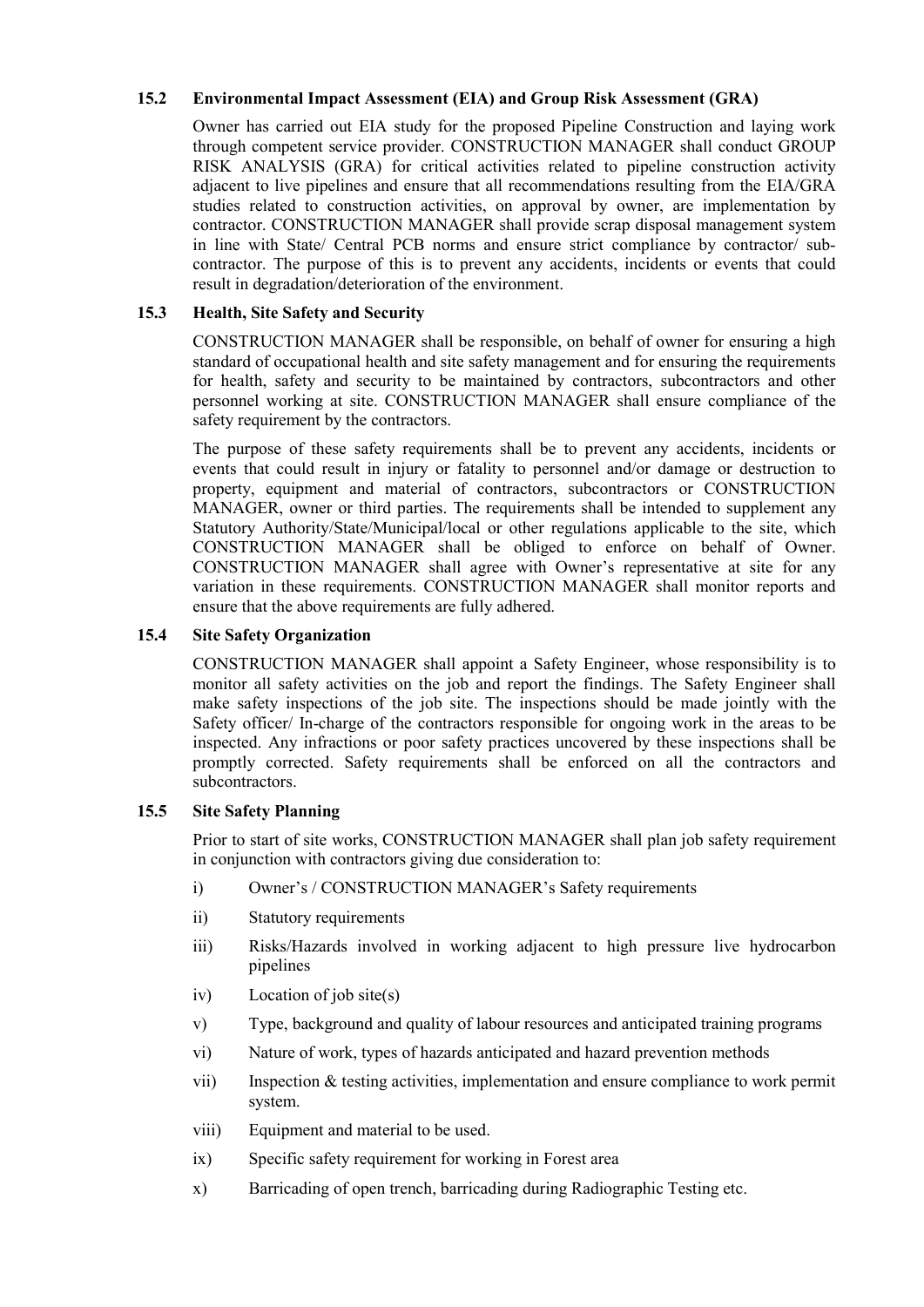- xi) The number of personnel working concurrently in any area at the same time.
- xii) Personal protective equipment (PPE) requirements. CONSTRUCTION MANAGER shall ensure that contractors ensure availability and usage of PPE during work execution.
- xiii) All specific guidelines issued by Forest authorities in regards to the works within Forest area

#### **15.6 Site Safety Guidelines**

Prior to start of work at each job site, CONSTRUCTION MANAGER shall ensure publicity of safety guidelines, safety bulletin, Dos & Don'ts about Safety through site contractor to cover safety activities. CONSTRUCTION MANAGER shall suggest and ensure installation of Safety board and barricading tapes at appropriate places at site. The matter for safety slogans for display shall also be suggested by CONSTRUCTION MANAGER.

The contents of the safety manual shall include, as a minimum the following:

- (i) Owner's & CONSTRUCTION MANAGER's safety organization, philosophy and responsibilities.
- (ii) Owner's & CONSTRUCTION MANAGER's safety requirement
- (iii) The general safety rules applicable to the job site
- (iv) Safety precautions and safety measures which are required when working with high pressure live hydrocarbon pipelines
- (v) The requirements and availability personal equipment for specific activities at job site.
- (vi) Traffic regulations at the work sites
- (vii) Requirements and standards for use of scaffolding/ladders
- (viii) Safety precautions and safety measures which are required when working in pipeline trench
- (ix) Requirements for grounding electrical equipment and tools
- (x) Type, availability and responsibility for use of firefighting equipment;
- (xi) Work permit procedures
- (xii) Procedures to be followed when an accident, injury or fire occurs;
- (xiii) Procedure to be followed by entire contractor's organization should major accident occur;
- (xiv) Control access to site

#### **15.7 Preparation of Emergency Action Plan**

The CONSTRUCTION MANAGER shall prepare the Emergency Action Plan for Site by integrating with Owner's existing Disaster Management Plan in-line with the requirements of statutory authorities, OISD, PNGRB and other safety norms. The same shall be handed over to Owner for approval and subsequent circulation.

#### **15.8 Safety Activities**

CONSTRUCTION MANAGER shall ensure that contractors/ subcontractors carry out their activities in accordance with the safety plan throughout the course of the construction of the project to inculcate and maintain safety awareness among their personnel. If necessitated, each personnel, prior to beginning work, shall be given a safety orientation course. CONSTRUCTION MANAGER shall be responsible for arranging and providing such trainings and ensuring consistency of knowledge and understanding across all work groups. All personnel must be fully aware of the potential hazards involved in the work they supervise and the safe practices to be followed while working adjacent to high pressure live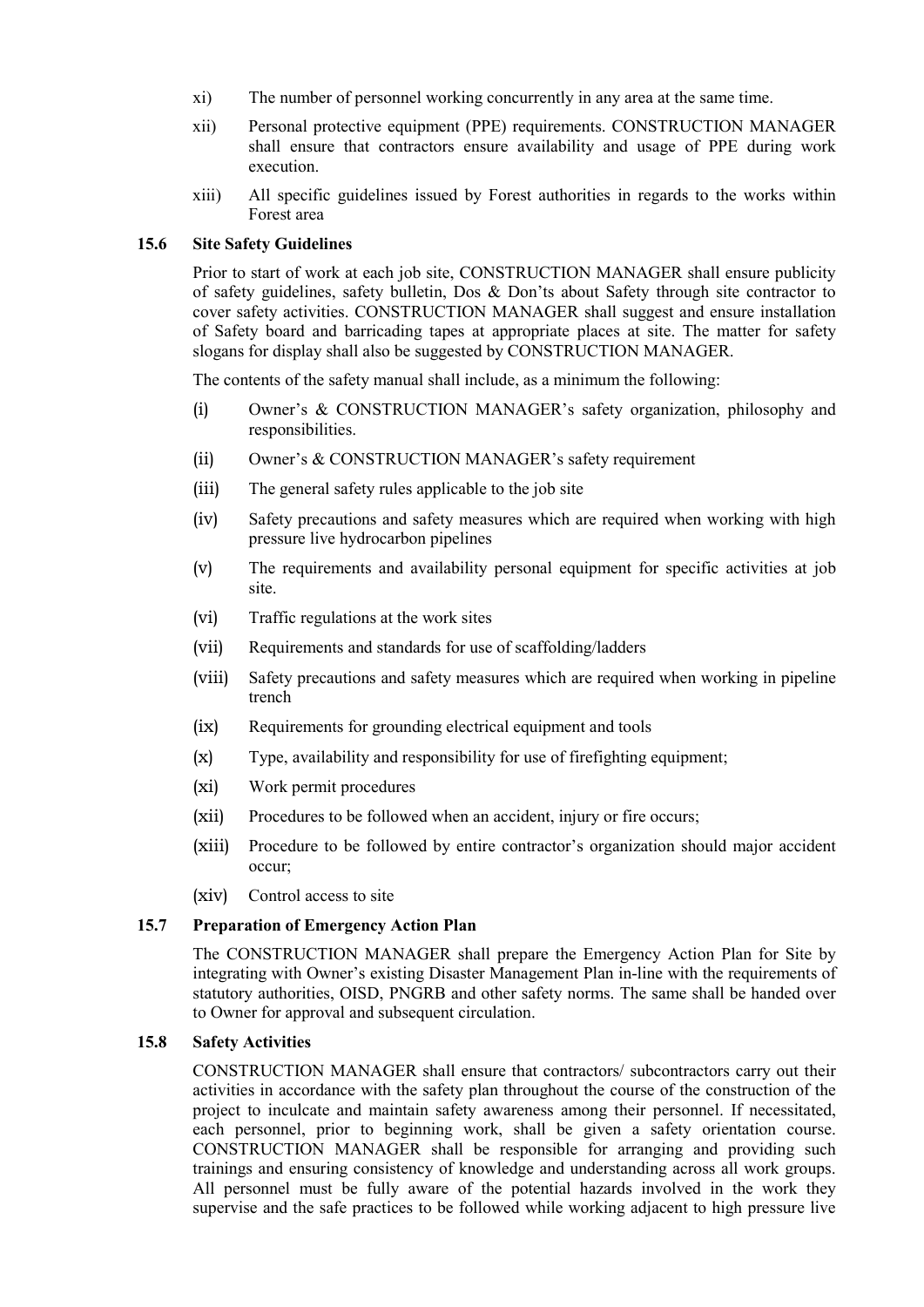hydrocarbon pipelines. CONSTRUCTION MANAGER will be responsible for execution of works by following all safety measures and ensure no deviation is taken in adopting safety standards, at any cost during construction.

#### **15.9 Accident Reporting and Investigation**

Any accident or incident resulting in a lost time injury, death of person, or damage to property or equipment is to be investigated by CONSTRUCTION MANAGER. Every incident shall be documented properly after the incident including the results of investigation and recommendations for preventive action. CONSTRUCTION MANAGER shall also ensure that all necessary publicity is given, across all sites, to ensure that such incidents do not occur in future. This investigation and report shall not preclude any similar investigations and reports required by government regulation.

CONSTRUCTION MANAGER shall maintain safety performance and accident statistics records for the whole site in conformance to the international standards. Updated safety performance and accident statistics shall be included in CONSTRUCTION MANAGER's every monthly report.

#### **16.0 Measurement, Certification and forwarding the vendors bills**

Construction Manager shall carry out physical measurement of executed quantity of work, qualified and accepted for billing in Measurement sheet format. Relevant documentary proof must be thoroughly verified by competent personnel of Construction Manager before forwarding bills for payment. Payment terms mentioned in the Contract for Contractor's relevant work shall be complied while billing.

For supply items, relevant Material Inspection documents (TPI and Construction Manager, as applicable) shall be thoroughly verified.

Construction Manager shall also verify other relevant documents (to be submitted along with bills) such as Insurance, PF etc. as per tender document for 'Pipeline Laying works'.

Construction Manager shall forward the bills to the Owner, duly verified and certified for payment, within the stipulated time from the date of receipt.

Construction Manager shall maintain records of bills for future reference.

#### **17.0 Review and approval of 'As Built Documents/ Drawings'**

Construction Manager shall arrange to generate 'As Built Documents/ Drawings' as per contract/ tender terms for 'Pipeline Laying Tender', verify the same, make necessary corrections and forward the same to owner as final documentation for acceptance.

All such final drawing/ documents shall be submitted in hard copies as well in soft copies.

#### **18.0Lodging of Insurance claims and realization of the same**

Construction Manager shall provide complete assistance in Lodging of Insurance claims and realization of the same. It shall be the Construction Manager's responsibility to carry all the technical & coordination works for lodging of insurance claims and assistance in realization of these claims from the insurance agencies. However, taking of insurance policies and payment of its premium would be in the scope of Owner.

#### **19.0Maintaining Hindrance Register**

During work execution, Construction Manager shall maintain all records of ROW/RoU obstruction/ hindrances with due justifications in the format provided by Owner.

### **20.0Performance evaluation of Vendor (s)/ Contractor (s)**

As per requirement of Owner, Construction Manager shall

- Carry out the vendor performance evaluation of vendors/contractors.
- Along with the order/contract closing statements, PMC shall also provide performance evaluation report of all the vendors/ contractors.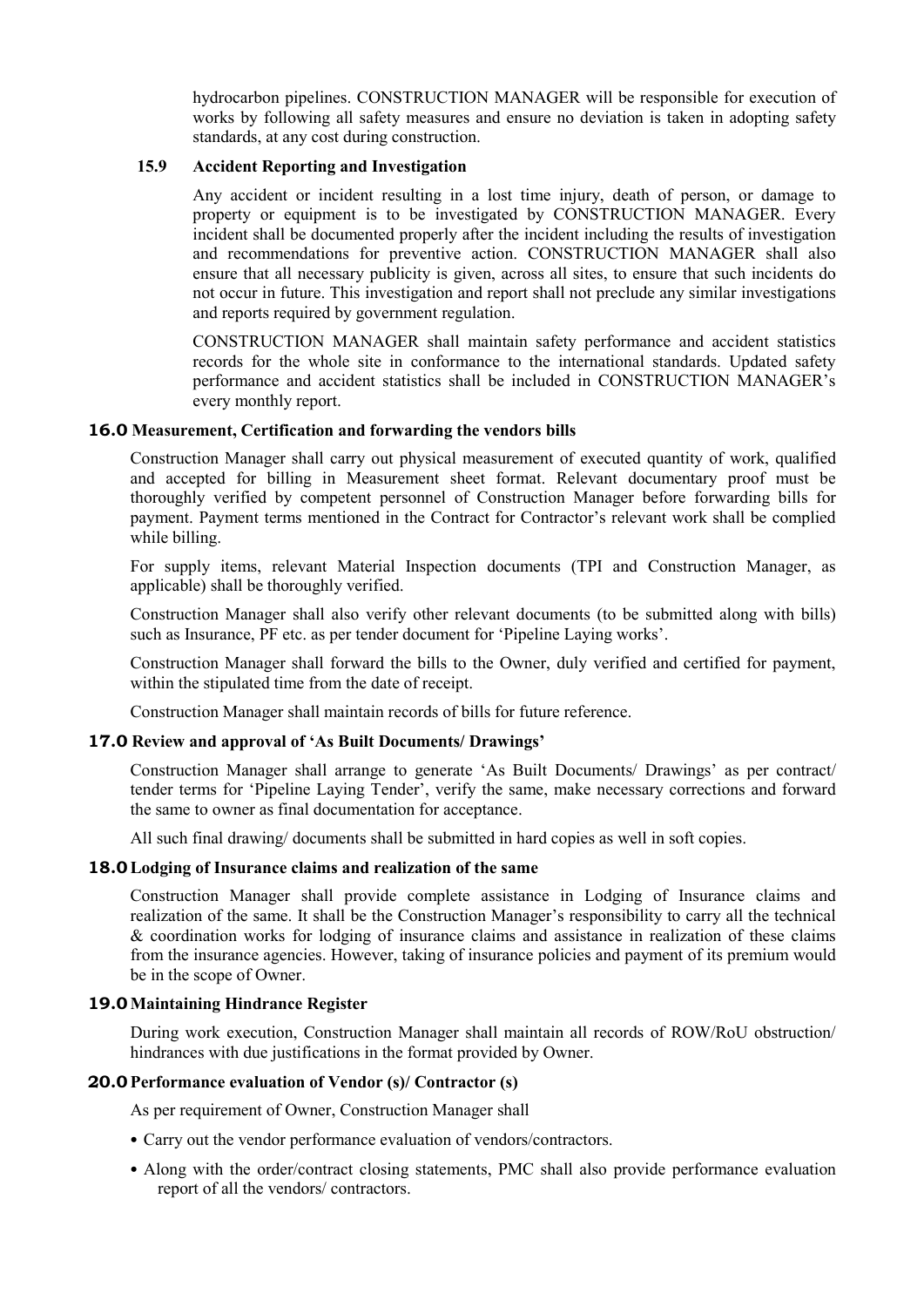## **21.0Pre-commissioning and Commissioning of Pipeline system**

Construction Manager shall provide all necessary management service for pre-commissioning and commissioning of the new pipeline, including hook-up works, crude oil evacuation from old pipeline, disposal of water, commissioning of the new pipeline, pre-commissioning and commissioning of OFC cable systems, execution of restoration works etc.

## **22.0Pipeline laying contract close-out**

Consequent upon the successful completion of the Pipeline construction and laying works, the CONSTRUCTION MANAGER shall be responsible for following:

- (i) Settling Final Bill (s).
- (ii) Follow up with vendors and contractors for as-built drawings/ documents in required editable soft and hardcopies, review/approve the same and forward to Owner.
- (iii) Submission of all project related documents to Owner for future reference and records as per standard international practice.
- (iv) **Submission of final documents** in required soft and hardcopies format shall be under the following heads:
	- a) As built drawings
	- b) As built pipeline alignment sheets
	- c) All Construction documents like field reports, QC, RT, UT
	- d) Pipebook
	- e) Chainage wise Block Valve with coating details
	- f) Chainage wise details of Pipeline repair, if any
	- g) Chainage wise details of crossings
	- h) Chainage wise details of Type of TLP installed
	- i) TCP commissioning report with as built drawings
	- j) CP Survey reports
	- k) OFC laying documentation as per tender document
	- l) Contract Closeout Report incorporating the following
		- Contract brief
		- Chronology of Activities
		- CONSTRUCTION MANAGER's Office Organogram
		- Names of CONSTRUCTION MANAGER Personnel working for the project along with all contact details.
		- Pipeline Spread details, with details of Works contractor
		- List of key milestones and date of actual achievement.
		- List of POs/WO's including vendors / contractors name and contact detail (if applicable)
		- Lesson learnt: Report on problems faced during the project execution and mitigation measures taken for future reference.
		- Submission of all evaluation sheets of performance for all vendors and contracts in line with established procedures on whom orders were placed.
		- Construction Photographs and videos with time stamp

#### **23.0 Assistance to client to resolve disputes**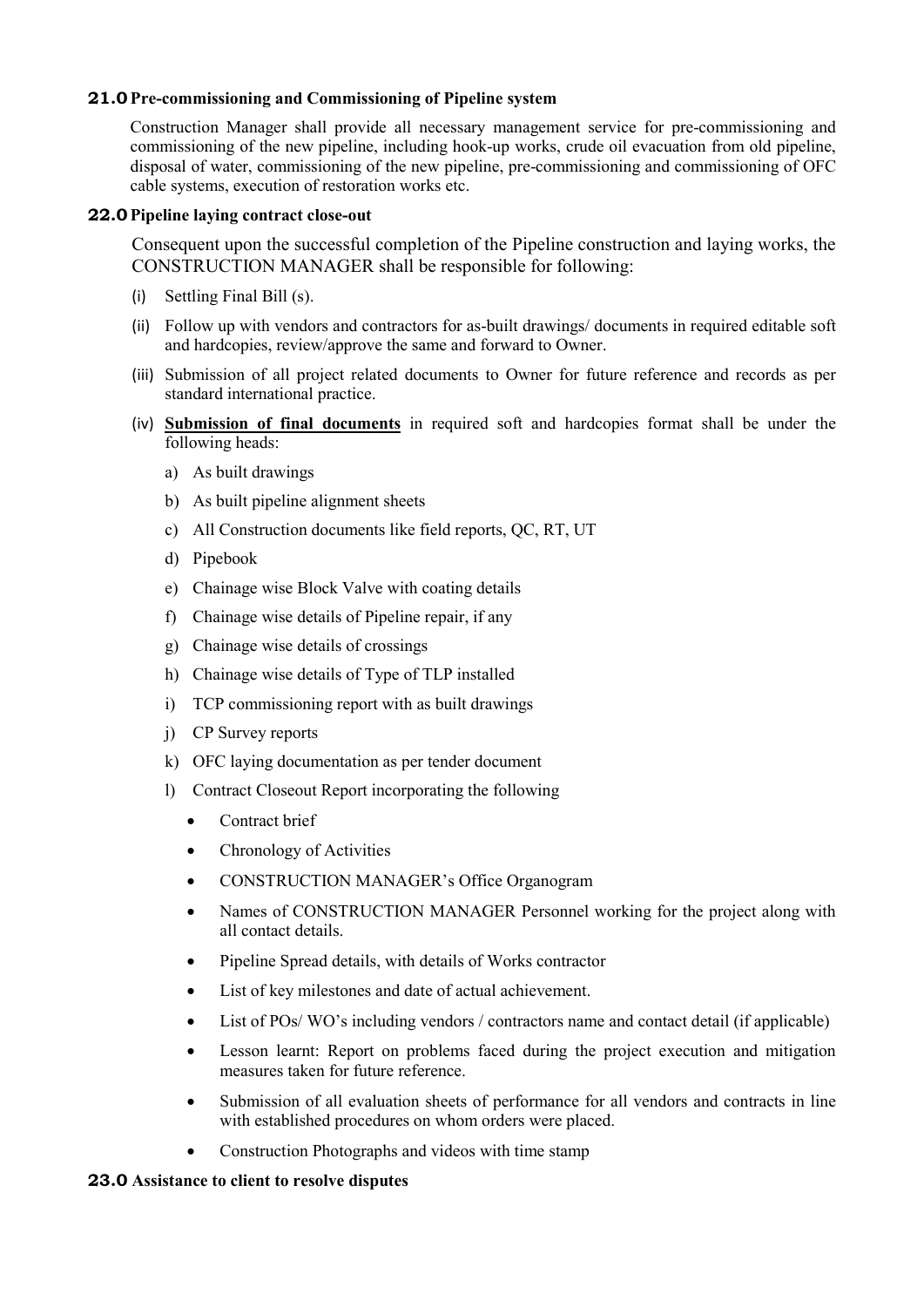Assistance to client to resolve disputes as they arise and, should a dispute become intractable, assistance to client to compile all necessary reports, documents and evidence needed for presenting its claim to arbitration

## **24.0 Exclusion from Construction Manager's Scope**

The following are excluded from scope, however, all technical assistance shall be provided by Construction Manager:

- (i) Acquisition of land
- (ii) Project insurance shall be taken by Owner, however, assistance in lodging of insurance claims and realization of the same shall be done by CONSTRUCTION MANAGER.
- (iii) Statutory clearances (however extending support is the responsibility of CONSTRUCTION MANAGER)

## **25.0 Addition, Reduction in scope and Re-Tendering**

- (i) Addition/ reduction of CONSTRUCTION MANAGER fees would be considered in case of addition (certain extra activities not envisaged in the original scope of work) or deletion in the scope of the project.
- (ii) Change in drawings / documents due to site conditions is to be carried out by the CONSTRUCTION MANAGER without any extra cost to Owner.
- (iii) In case Construction Manager is required to execute certain extra activities not envisaged in the original scope of work, then Construction Manager shall submit to the Owner, the detailed scope of work along with estimated man-hours and the additional time if required. Man-hours and extra time schedule shall be mutually agreed between the Owner & Construction Manager.

#### **26.0 Other Conditions:**

- (i) CONSTRUCTION MANAGER shall perform the work under this CONTRACT with diligence and conforming to the best international practices available.
- (ii) CONSTRUCTION MANAGER shall perform their obligations conforming to rules, regulations and procedures prescribed by law/Statues.
- (iii) CONSTRUCTION MANAGER shall be responsible for ownership of the design engineering, patent etc.
- (iv) CONSTRUCTION MANAGER shall suggest measures to cut-down cost and time over run without compromising the quality of work required in implementing the project.
- (v) CONSTRUCTION MANAGER should intimate in advance any owner's obligations for timely completion of activities (e.g.) requirements of statutory norms, regulatory authorities etc.
- (vi) CONSTRUCTION MANAGER shall provide all necessary documents in time to the contractor for commencing and proceeding with the work as per agreed schedule.

#### **(C) CONSTRUCTION MANAGEMENT AGENCY'S MANPOWER**

- **1.0** CONSTRUCTION MANAGER shall deploy required number of qualified and experienced personnel e.g. professional engineers, subordinate engineering personnel, construction supervisors, inspection engineers and other specialists of appropriate levels to ensure:
	- Quality at all stages and aspects as per requirement of codes, standards, specifications and best international practices
	- Timely & expeditious completion of the Pipeline Construction
	- Economize expenses.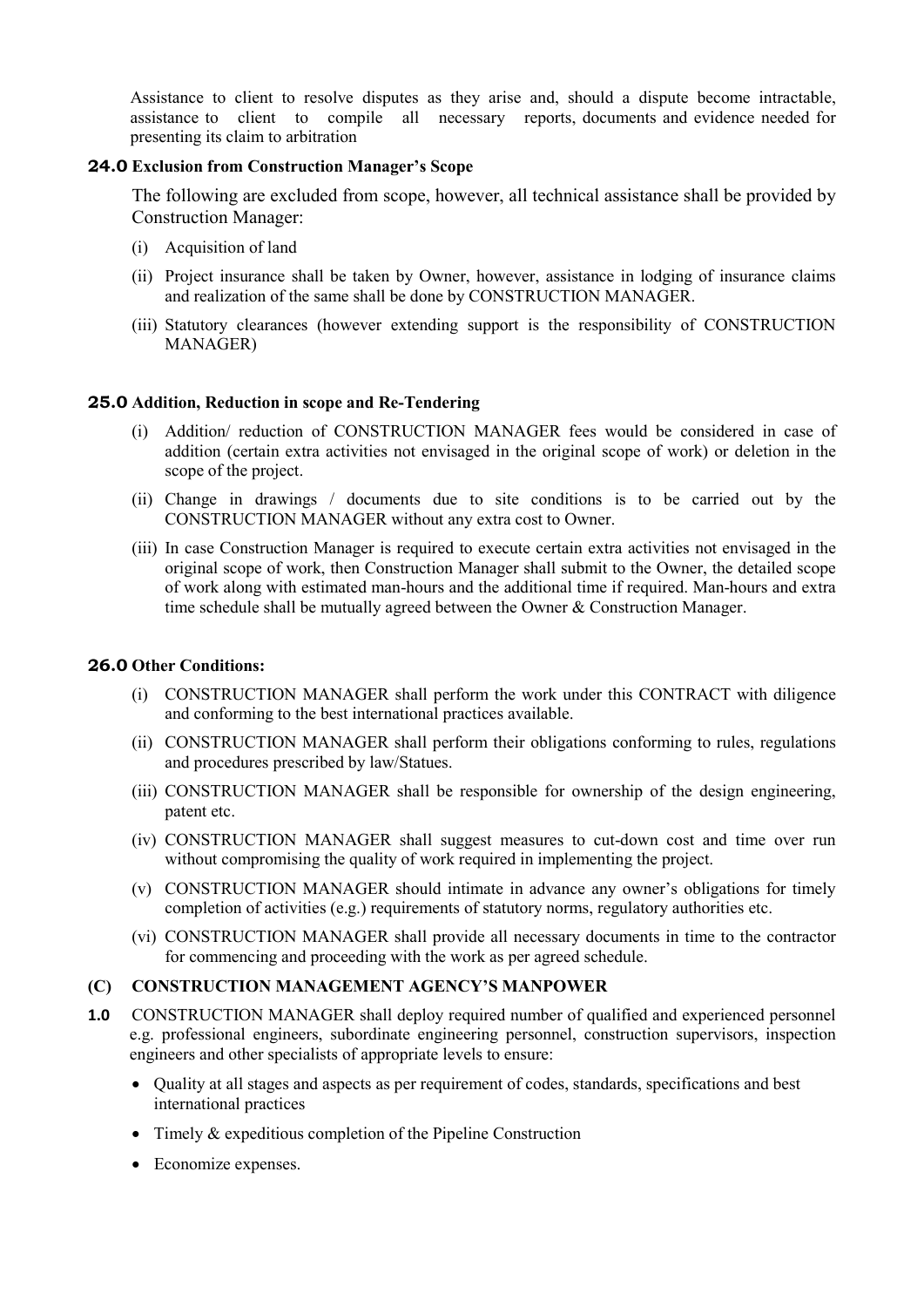- **2.0** CONSTRUCTION MANAGER shall submit the following for approval of the Owner after award of LOA
	- Organogram
	- Manning schedule
- **3.0** The Resident Construction Manager (RCM) shall be required to be deployed from the date of Start of Contract till closure of the construction contract/ Owner's Written Intimation.
- **4.0** CONSTRUCTION MANAGER shall ensure optimum utilization of the deployed manpower such that no person is idle. In order to expedite progress, within same scope of work, CONSTRUCTION MANAGER may be required to augment with more manpower. CONSTRUCTION MANAGER's deployment of manpower shall be reviewed during Progress Meetings.
- **5.0** Substituting of CONSTRUCTION MANAGER's personnel (if any) with other personnel will be done with either same level & experience or higher level & experience.
- **6.0** Construction Manager shall deploy qualified personnel as per activity requirement of Pipeline Construction and Laying works. However, **before mobilizing such personnel, written advice/ clearance from Owner shall be obtained**. Also, when there is no/ reduced site activity, **Construction Manager shall demobilize its personnel as per written advice / clearance from Owner**.
- **7.0** The Construction Manager shall mandatory submit the following before deployment
	- a) Bio-Data with qualification and experience of Resident Construction Manager proposed for the work.
	- b) Bio-Data with qualification and experience for all personnel under Resident Construction Manager shall be submitted to Owner for review and approval prior to their deployment.
- **8.0** The CONSTRUCTION MANAGER shall be required to depute qualified and experienced manpower for the execution of the service. CONSTRUCTION MANAGER shall ensure that the complete manpower whose names have been proposed to be engaged for the service is not changed during execution. In case of any change in deployment, the CONSTRUCTION MANAGER shall submit bio data of the substitute manpower proposed and take Owner's approval. The various categories of manpower with Qualification and experience required to be engaged for the service are detailed as under:

| <b>Sl. No</b>    | <b>Type</b>                         | <b>Qualification &amp; Knowledge</b>                                                                                                                                                                                                                                                                            | <b>Experience</b>                                                                                                                                                                                                                                                                                                                                                                                        |
|------------------|-------------------------------------|-----------------------------------------------------------------------------------------------------------------------------------------------------------------------------------------------------------------------------------------------------------------------------------------------------------------|----------------------------------------------------------------------------------------------------------------------------------------------------------------------------------------------------------------------------------------------------------------------------------------------------------------------------------------------------------------------------------------------------------|
| 1.               | Resident<br>Construction<br>Manager | Degree in Engineering in any<br>Discipline.<br>Knowledge of Project<br>Management, Construction<br>Management, handling of<br>contracts, Codes and Standards<br>pertaining to construction of<br>pipelines, Industry accepted Best Mandatory Experience: Out of<br>Practices in executing pipeline<br>projects. | <b>Overall Experience:</b> At least 12<br>years of experience in executing<br>projects in Hydrocarbon Industry<br>i.e. Hydrocarbon Process Plants,<br>Pipelines (Hydrocarbon/ Crude /<br>Oil / Gas), Petrochemical Plant,<br>LPG Plant, Refinery etc.<br>the 12 years of experience, at least<br>6 years of experience shall be in<br>works related to construction of<br>hydrocarbon pipeline projects. |
| $\overline{2}$ . | Planning cum<br>Site Engineer       | Degree in any Engineering<br>Knowledge of Planning $\&$<br>Scheduling for projects related to<br>hydrocarbon industry, pipelines.                                                                                                                                                                               | <b>Overall Experience:</b> At least 3<br>years of experience in executing<br>projects in Hydrocarbon Industry<br>i.e. Hydrocarbon Process Plants,<br>Pipelines (Hydrocarbon/ Crude /                                                                                                                                                                                                                     |

#### **Qualification and Experience**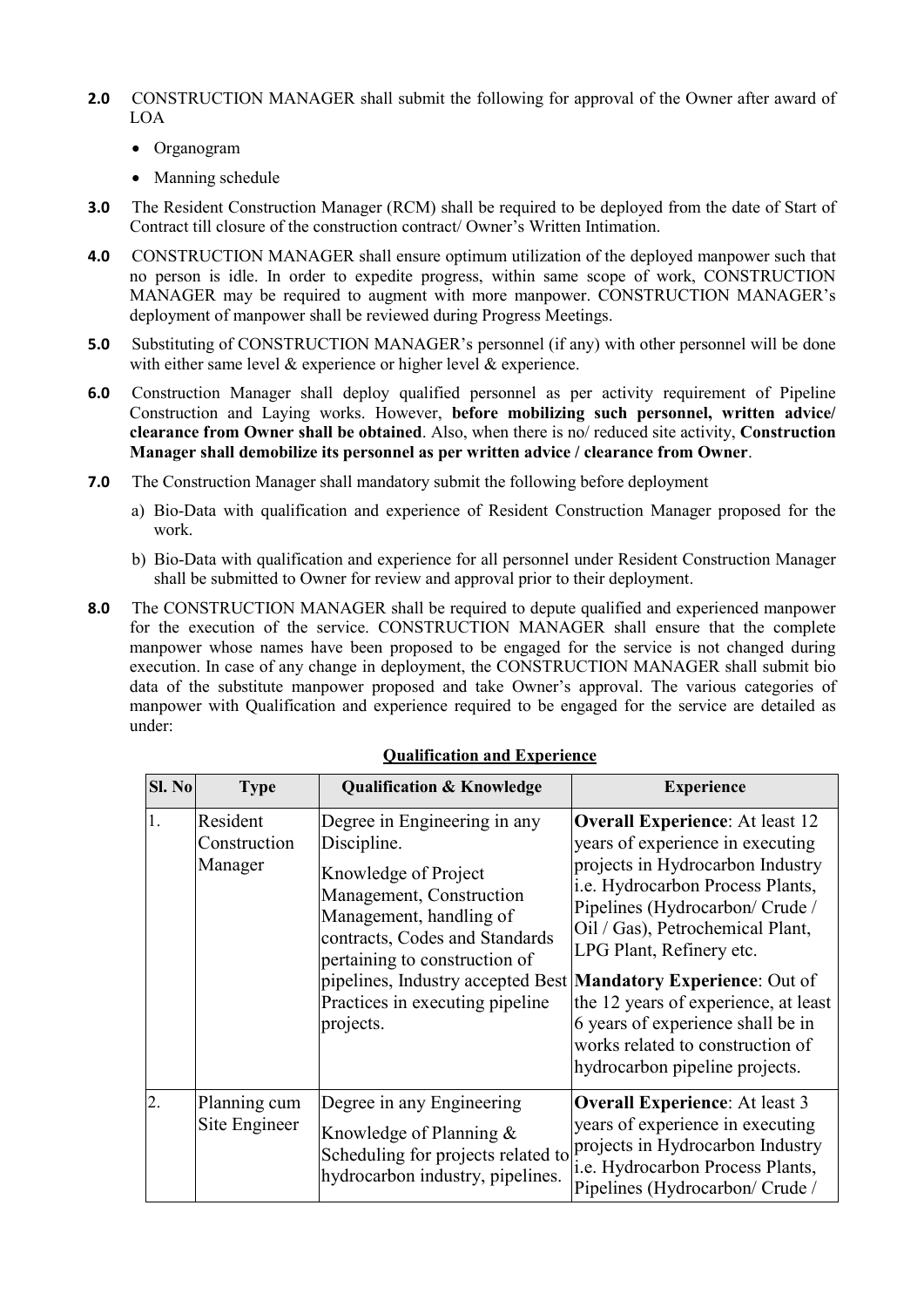| Sl. No           | <b>Type</b>                | <b>Qualification &amp; Knowledge</b>                                                                                                                                                                                                                                                                   | <b>Experience</b>                                                                                                                                                                                                                                                                                                                                                                                                                                                      |
|------------------|----------------------------|--------------------------------------------------------------------------------------------------------------------------------------------------------------------------------------------------------------------------------------------------------------------------------------------------------|------------------------------------------------------------------------------------------------------------------------------------------------------------------------------------------------------------------------------------------------------------------------------------------------------------------------------------------------------------------------------------------------------------------------------------------------------------------------|
|                  |                            | Familiar with latest software in<br>planning. Knowledge of various<br>activities related to execution of<br>pipeline projects                                                                                                                                                                          | Oil / Gas), Petrochemical Plant,<br>LPG Plant, Refinery etc.<br><b>Mandatory Experience: Out of</b><br>the 3 years of experience, at least<br>1 year of experience shall be in<br>execution of hydrocarbon pipeline<br>projects.                                                                                                                                                                                                                                       |
| $\overline{3}$ . | Engineer                   | Safety cum Site Degree in Engineering in any<br>Discipline/ Diploma in Fire<br>Engineering & Safety<br>Management<br>Knowledge of safety standards,<br>Acts & Regulations, Best<br>Industrial practices in HSE and<br>safety aspects considered for<br>construction of oil & gas<br>pipeline projects. | <b>Overall Experience:</b> At least 3<br>years of experience for Degree<br>holder/ 5 years of experience for<br>Diploma holders in Hydrocarbon<br>Industry i.e. Hydrocarbon Process<br>Plants, Pipelines (Hydrocarbon/<br>Crude / Oil / Gas), Petrochemical<br>Plant, LPG Plant, Refinery etc.<br><b>Mandatory Experience: Out of</b><br>the required years of experience,<br>at least 50% of experience shall be<br>in execution of hydrocarbon<br>pipeline projects. |
| 6.               | (NDT) cum<br>Site Engineer | Quality Control Degree in Engineering in any<br>Discipline.<br>Should have valid ASNT NDT<br>Level-II (Radiographic Testing)                                                                                                                                                                           | <b>Overall Experience:</b> At least 3<br>years of experience in<br>Hydrocarbon Industry i.e.<br>Hydrocarbon Process Plants,<br>Pipelines (Hydrocarbon/ Crude /<br>Oil / Gas), Petrochemical Plant,<br>LPG Plant, Refinery etc.<br><b>Mandatory Experience: Out of</b><br>the 3 years of experience, at least                                                                                                                                                           |
|                  |                            |                                                                                                                                                                                                                                                                                                        | 1 year of experience must be in<br>works related to pipeline.                                                                                                                                                                                                                                                                                                                                                                                                          |

**9.0** A recommended structure for CONSTRUCTION MANAGER's manpower is as under:



# **(D) OTHER TERMS AND CONDITIONS**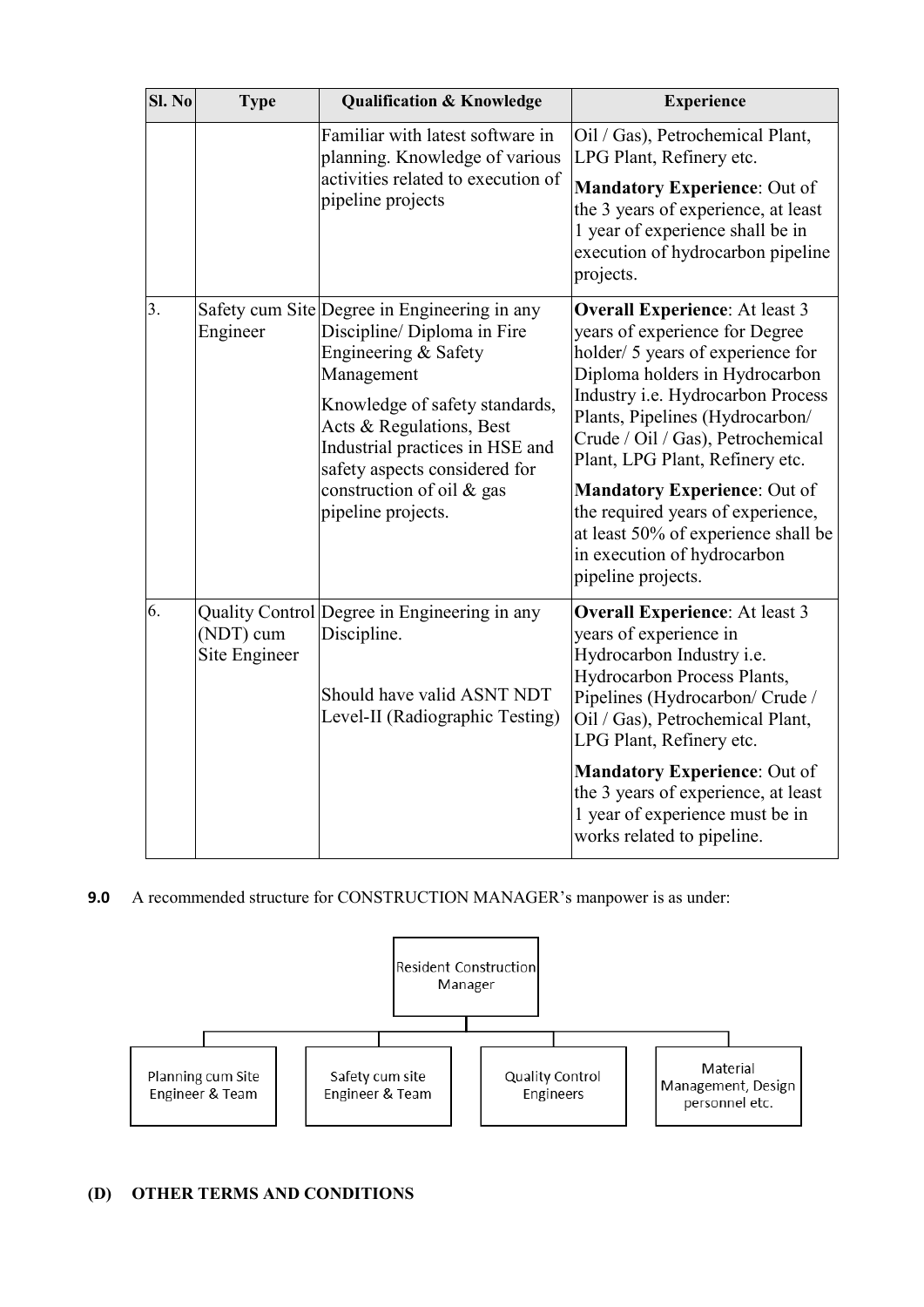- **i)** All costs related to Site Office Establishment, Vehicle, Office Operation, Accommodation, Construction Manager's Manpower etc. are in Construction Manager's scope.
- **ii)** Minimum One number of vehicle shall be arranged by the Construction Manager for movement between Duliajan to Digboi and areas falling within Dibrugarh and Tinsukia districts.
- **iii)** Subcontracting of Petty Services against this tender/ contract is not allowed.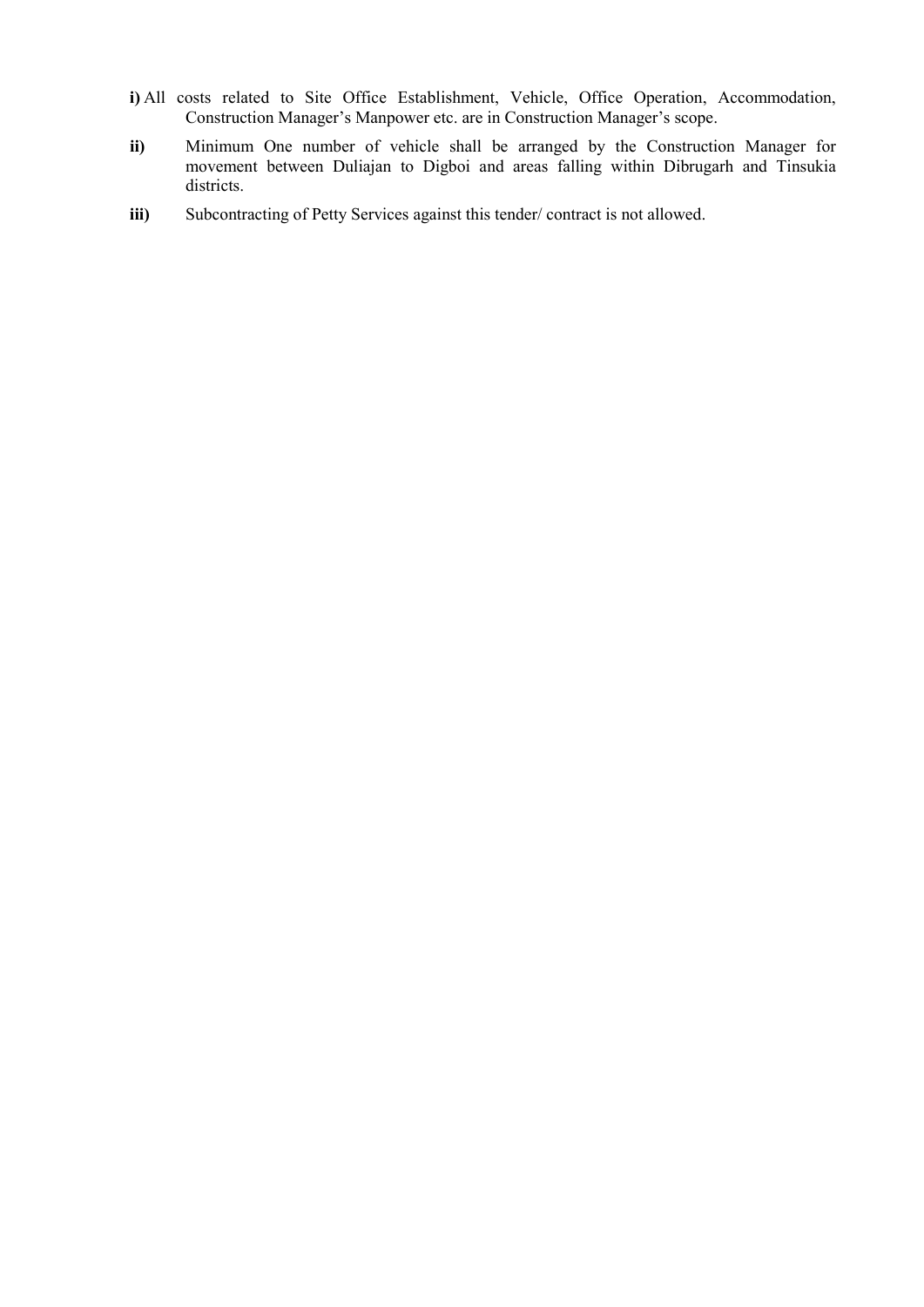# **PAYMENT TERMS**

## 1 **General**

The terms and mode of payment shall be as per details given below and as per the relevant clauses of GCC, ITB & SCC as applicable.

Payment shall start only after signing of Contact Agreement as per Tender document & receipt and confirmation of contract cum performance Bank Guarantee.

Prices shall be as per the Price Schedule Format. Statutory variation in taxes, if any, within the contractual completion period shall be borne by owner. Any decrease in the rate of taxes and duties shall be passed on to the owner. No variation in taxes duties or levies other than Goods & Service tax shall be payable.

#### 2 **Terms & Mode of Payment**

a) OIL will not pay any advance payment.

b) House Rent, Electricity charges etc. will be charged as per OIL's internal rate, if such facilities are availed from OIL.

c) All costs for deployment of manpower at site including conveyance, accommodation, telephone,

PF, Insurance, medical, safety PPEs, other benefits etc. are included in the man-month rate.

d) Monthly attendance sheet duly certified by RCM will be submitted along with RA Bill.

e) The CONTRACTOR has to raise the RA bill on monthly (minimum)/ quarterly (maximum) basis and payment shall be made as per the following terms:

For all SOR items

i) 95 % progressively on completion of work as certified in RA bill.

ii) 5 % after acceptance of final bill at the end of the contract

f) Payment shall be made through RTGS/NEFT.

g) Owner has the right to process the payment with certain deviations or retention with sufficient justifications. Decision of the owner in this regard shall be final and binding.

h) Quantities given in the price bid format may deviate during execution. Contractor shall raise bill as per actual amount of work executed and payment will be processed for certified quantities. Contractor shall execute any such deviated quantity as per site requirement.

i) PF amount deposit proof will be submitted along with monthly invoices. Relevant GCC clause to be referred.

# 3 **Penalty**

In case of delay in mobilization of personnel as per requirement intimated in writing within 15 days from the date of intimation, 2% of per day rate against the respective contract item will be deducted for each day of delay starting from  $16<sup>th</sup>$  day.

# **SPECIAL CONDITIONS OF CONTRACT**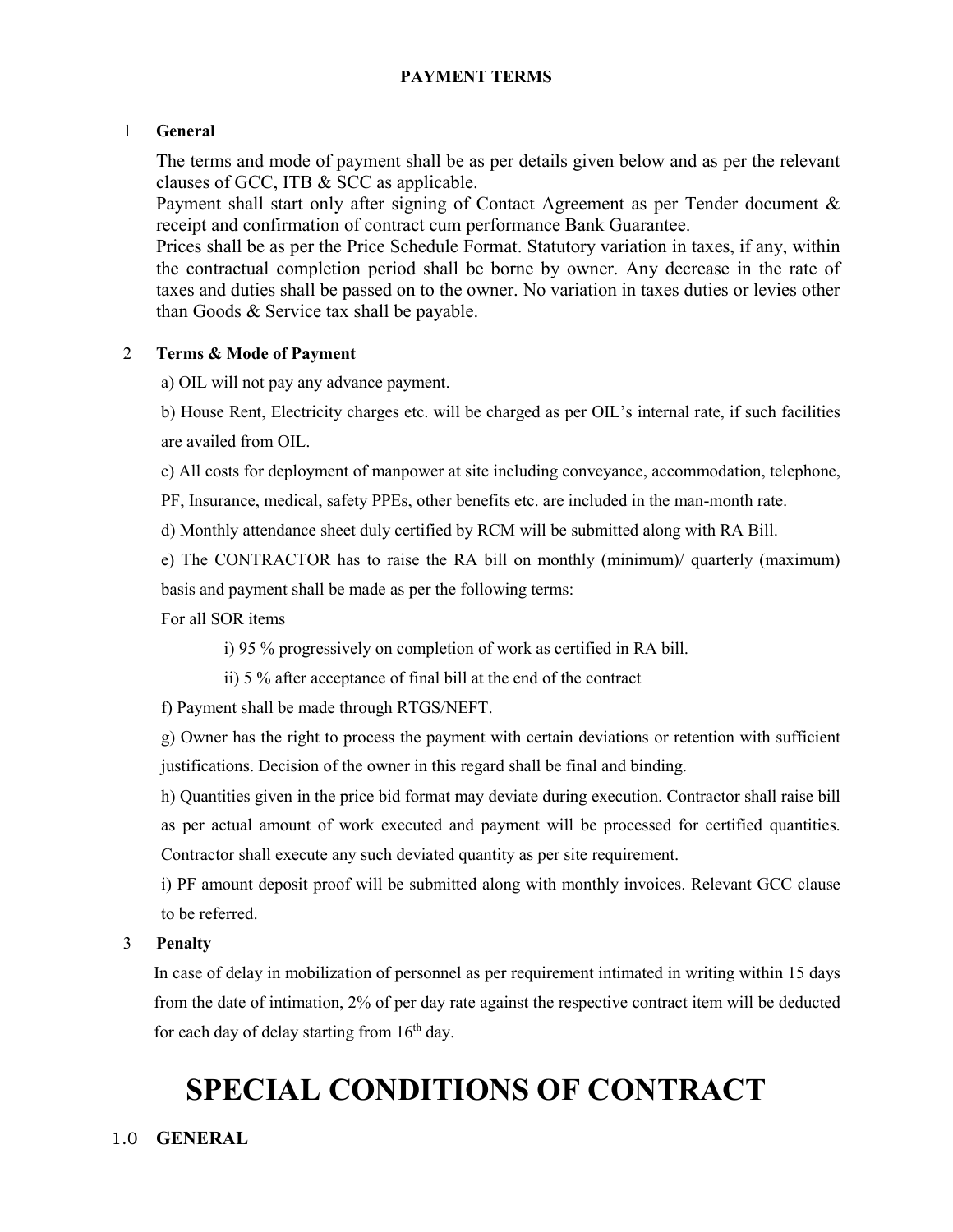- a) Special Conditions of Contract (SCC) shall be read in conjunction with the General Conditions of Contract (GCC), Specifications of Work, Drawings and other documents forming part of this contract wherever the context so requires.
- b) Notwithstanding the sub-division of the documents into these separate parts and volumes, every part of each shall be deemed to be supplementary to and complementary of every other part and shall be read with and into the contract in so far as it may be practicable to do so.
- c) Where any portion of the General Condition of Contract is repugnant to or at variance with any provisions of the Special Conditions of Contract, unless a different intention appears, the provisions of the special Conditions of Contract shall be deemed to over-ride the provisions of
- d) The General Conditions of Contract and shall to the extent of such repugnancy, or variations, prevail.
- e) Wherever it is mentioned in the scope of work that the contractor shall perform certain jobs such as assessment, inspection or travel, accommodation etc., it is understood that the contractor shall do so at his cost and the value of contract shall be deemed to have included cost of such performance and provisions so mentioned.
- f) The materials, tools, machineries and workmanship shall satisfy the relevant Indian Standards, the Job Specifications contained herein and Codes referred to. Where the job specification stipulate requirements in addition to those contained in the standard codes and specifications, these additional requirements shall also be satisfied.
- g) In case of an irreconcilable conflict between Indian or other applicable standards, General Conditions of Contract, Special Conditions of Contract, Scope of Work or Schedule of Rates, the following shall prevail to the extent of such irreconcilable conflict in order of precedence:
	- i) Contract Agreement
	- ii) Detailed Letter of Acceptance along with Statement of Agreed Variations.
	- iii) Fax / Letter of Intent / Fax of Acceptance.
	- iv) Schedule of Rates as enclosures to Detailed Letter of Acceptance.
	- v) Scope of Work.
	- vi) Special Conditions of Contract.
	- vii) Instruction to Bidders
	- viii)General Conditions of Contract.
	- ix) Indian Standards
	- x) Other applicable Standards
	- xi) A variation or amendment issued after the execution of the formal contract shall take precedence over respective clauses of the formal contract and its Annexures.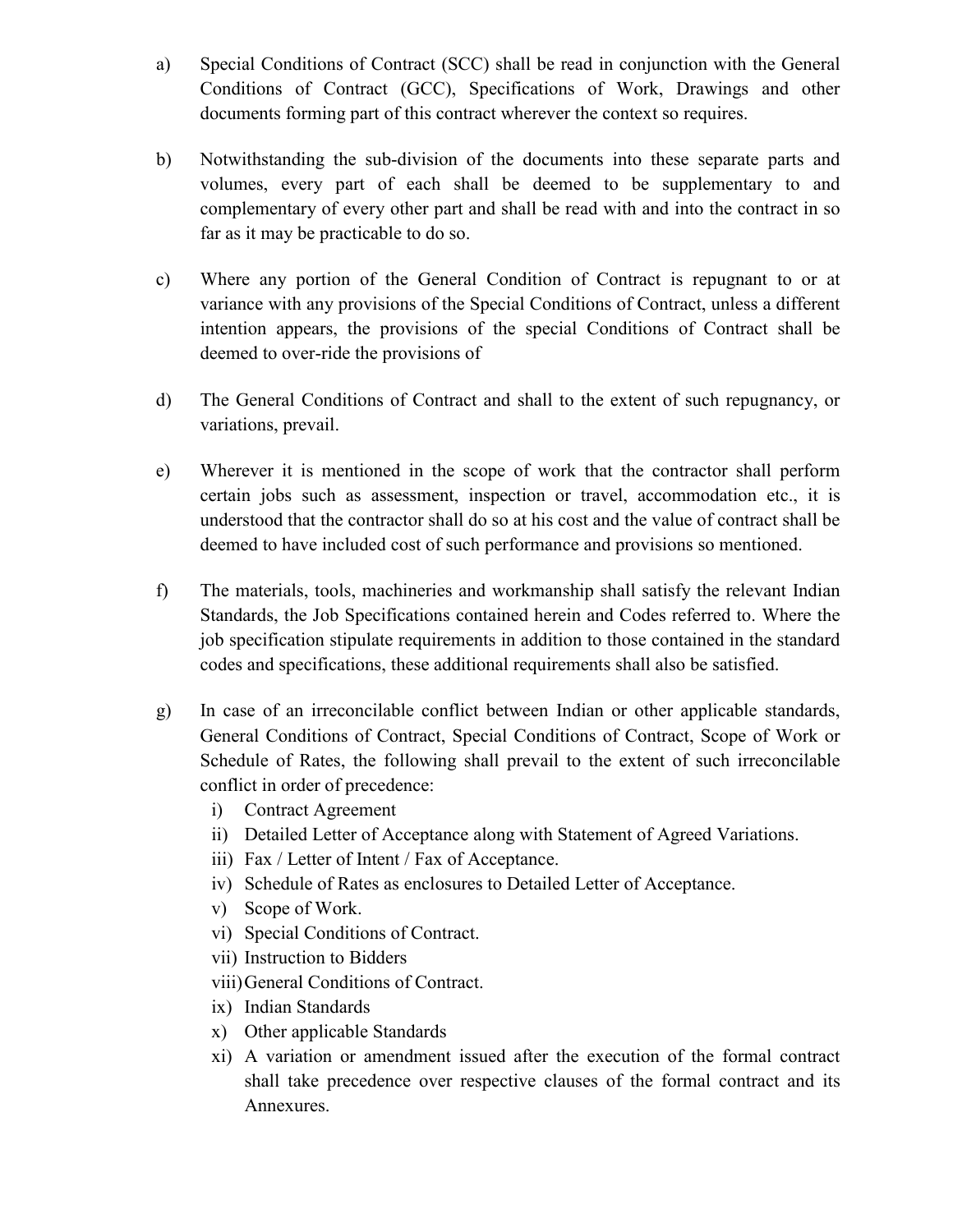- h) It will be the contractor's responsibility to bring to the notice of Engineer-in-Charge any irreconcilable conflict in the contract documents before starting the work (s) with reference to which the conflict exists.
- i) Scope of work shall be read in conjunction with item description of Schedule of Rates.

# 2.0 **ACCOMODATION & OTHER FACILTIES**

All Boarding, lodging, transportation, Resident/Site/camp office, office infrastructure, required by the contractor for execution of the job shall be to contractor's account.

# 3.0 **TIME SCHEDULE**

Start date of contract shall be from the date of Issue of Work Order.

The CONSTRUCTION MANAGER shall put its best effort to ensure that the project shall be completed within the stipulated time frame. The contractor would prepare detailed activity schedule for the project in consultation with the Owner at the beginning/during kick-off meeting. All efforts should be made to meet all the intermediate schedule and milestones.

The contract may be short-closed upon completion of the project/ work. Due payment as per actual quantity consumed will be paid till end date of contract.

# 4.0 **LIQUIDATED DAMAGES(LD) / PRICE REDUCTION SCHEDULE**

Clause No. 30.0 (d) of the GCC stands deleted and replaced with the following:

"LD will be calculated on the basis of Total Executed Contract value (excluding amount for SOR deviation/ extra work, if any) excluding duties and taxes, where such duties/taxes have been shown separately in the contract. However, the applicable GST on the LD shall have to be borne by the CONTRACTOR. Accordingly, the liquidated damages shall be recovered from the CONTRACTOR along with applicable GST."

# 5.0 **INSURANCES**

Insurance mentioned under GCC Clause No. 14 (i) to (vii) are not mandatory under this contract. However, contractor may provide insurances under these schemes or any other scheme as per his insurance coverage preference.

Employee Compensation Insurance Policy/ Group Personal Accident Insurance Policy with sum insured 10 times of Annual Income/ or maximum allowed level shall be mandatorily provided covering all personnel engaged by the CONTRUCTION MANAGER for the period of contract validity. In case of contract extension, validity will be suitably extended. Documentary proof of all insurances shall be submitted to client before start of work. No additional amount will be reimbursed to contractor against insurances.

# 6.0 **HEALTH & SAFETY**

Construction Manager shall ensure that all its personnel wears required PPEs when working inside Industrial area. All costs involved for PPEs are in contractor's scope.

Initial Medical Examination report shall be submitted to client before start of the contract. Periodic Medical Examination (PME) will be done every subsequent year. All costs involved for IME/ PME are in contractor's scope.

In case of accident or physical injury to any contractor's personnel, all responsibilities for medical treatment, financial compensation etc. will be in contractor's scope. In case, OIL